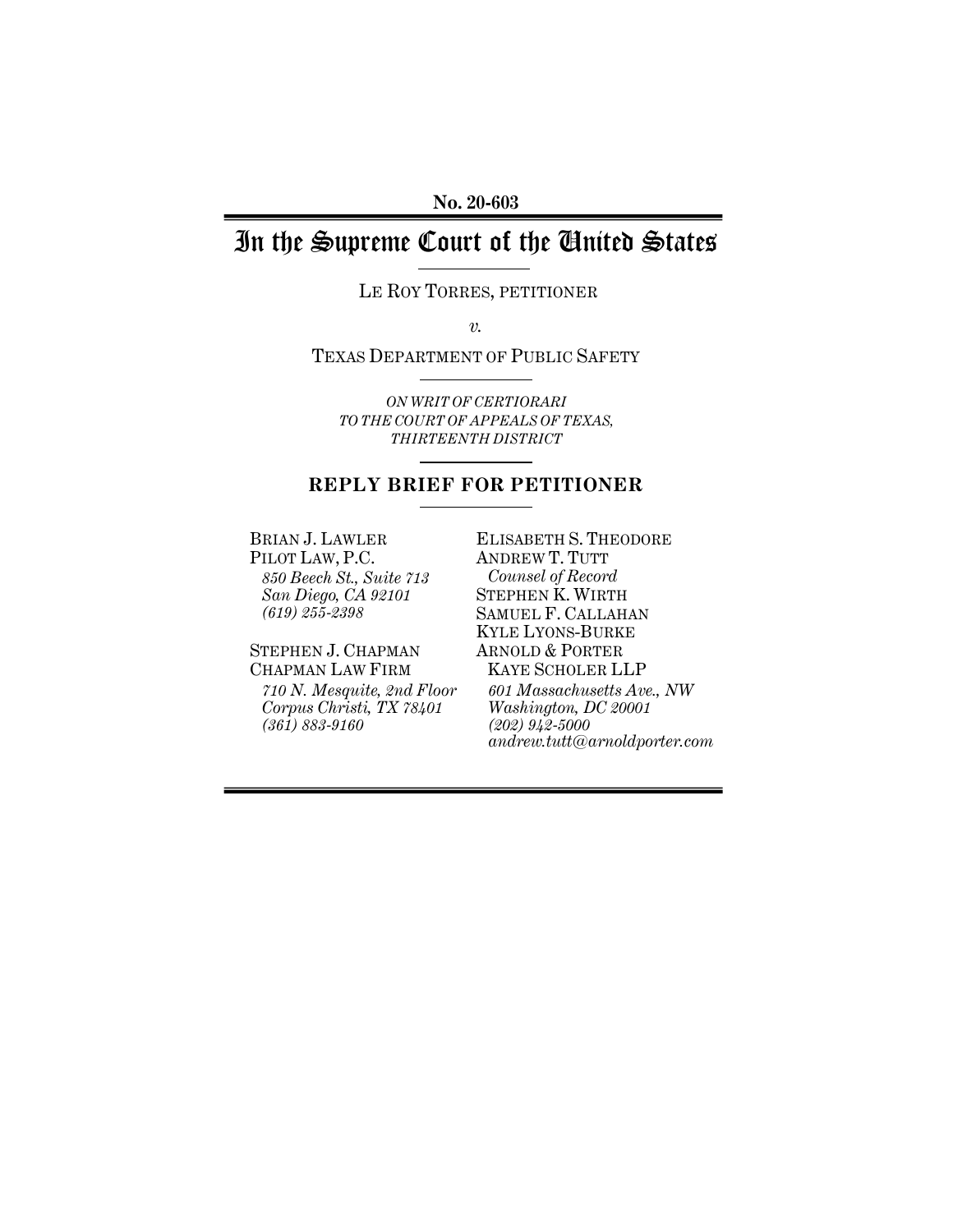# **TABLE OF CONTENTS**

|                                                      | Page |
|------------------------------------------------------|------|
|                                                      |      |
| The States Surrendered Their Sovereign               |      |
| Immunity To Suits Authorized by the War              |      |
| Powers In the Plan of the Convention 3               |      |
| II. The Court's Precedents Support Finding a         |      |
|                                                      |      |
| III. Texas's "State Law Immunity" Argument Fails  19 |      |
|                                                      |      |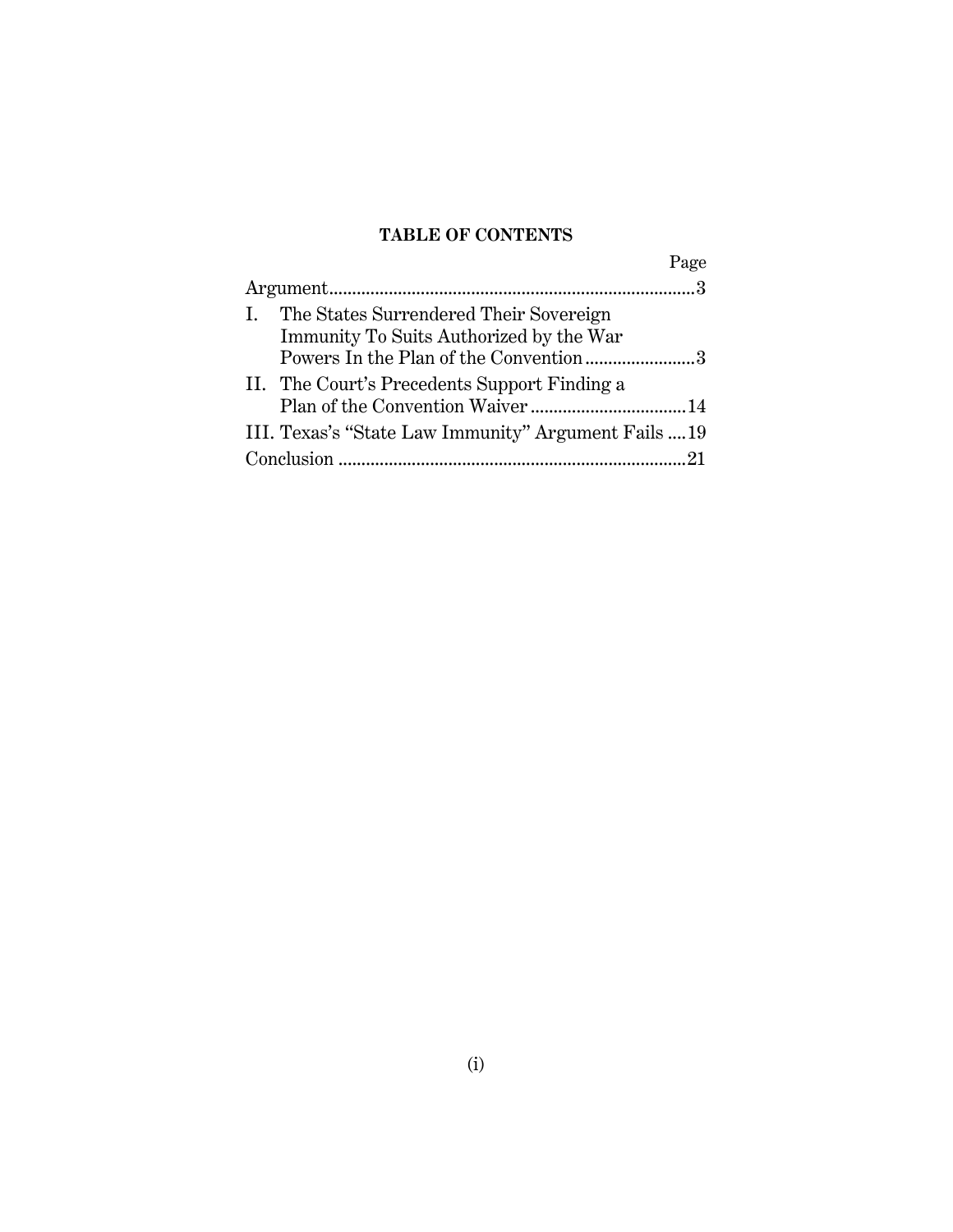# **TABLE OF AUTHORITIES**

| Ableman v. Booth,<br>Alden v. Maine,                 |
|------------------------------------------------------|
|                                                      |
|                                                      |
|                                                      |
|                                                      |
| Allen v. Cooper,                                     |
|                                                      |
| Blatchford v. Native Vill. Of Noatak & Circle Vill., |
|                                                      |
| Boumediene v. Bush,                                  |
|                                                      |
| Case v. Bowles,                                      |
|                                                      |
| Cent. Virginia Cmty. Coll. v. Katz,                  |
|                                                      |
| Coll. Sav. Bank v. Fla. Prepaid Postsecondary        |
| Educ. Expense Board,                                 |
|                                                      |
| U.S. ex rel. Elliott v. Hendricks,                   |
| Fitzpatrick v. Bitzer,                               |
|                                                      |
| Gregory v. Ashcroft,                                 |
|                                                      |
| Haywood v. Drown,                                    |
|                                                      |
| Howlett By & Through Howlett v. Rose,                |
|                                                      |
| Lichter v. United States,                            |
|                                                      |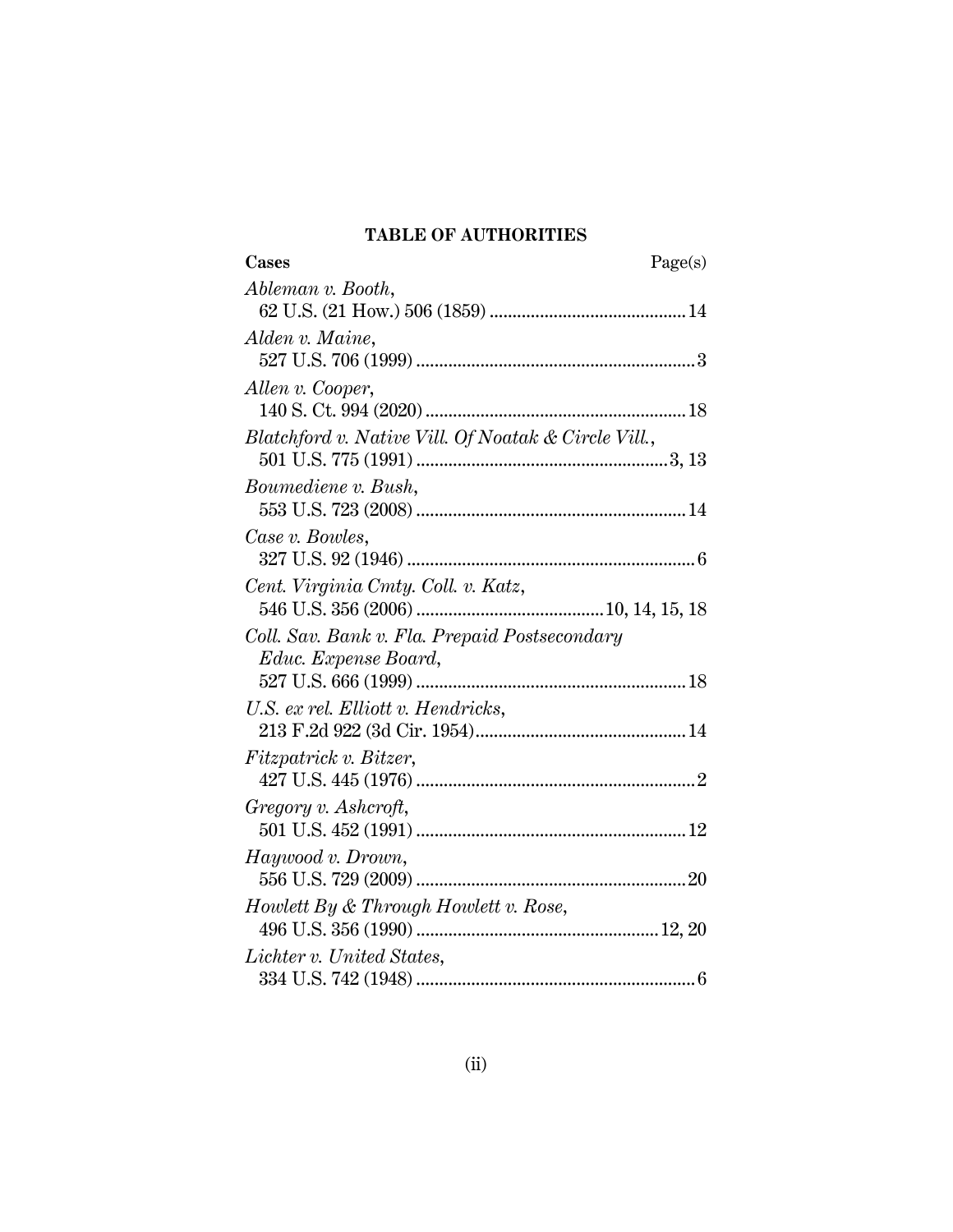| Cases-Continued                                       | Page(s) |
|-------------------------------------------------------|---------|
| Mackenzie v. Hare,                                    |         |
|                                                       |         |
| Martinez v. California,                               |         |
|                                                       |         |
| Mead Corp. v. Tilley,                                 |         |
|                                                       |         |
| Nat'l Fed'n of Indep. Bus. v. Sebelius,               |         |
|                                                       |         |
| Panhandle Oil Co. v. Mississippi ex rel. Knox,        |         |
|                                                       |         |
| PennEast Pipeline Co., LLC v. New Jersey,             |         |
|                                                       |         |
| Principality of Monaco v. Mississippi,                |         |
|                                                       |         |
| Printz v. United States,                              |         |
|                                                       |         |
| P.R. Dep't of Consumer Affs. v. Isla Petroleum Corp., |         |
|                                                       |         |
| Rumsfeld v. Forum for Acad. & Inst'l                  |         |
| Rights, Inc.,                                         |         |
|                                                       |         |
| Seminole Tribe of Fla. v. Florida,                    |         |
|                                                       |         |
| Tarble's Case,                                        |         |
|                                                       |         |
| Tennessee Student Assistance Corp. v. Hood,           |         |
| United States v. Belmont,                             |         |
|                                                       |         |
| United States v. Bright,                              |         |
| 24 F. Cas. 1232 (C.C.D. Pa. 1809) 15, 16              |         |
|                                                       |         |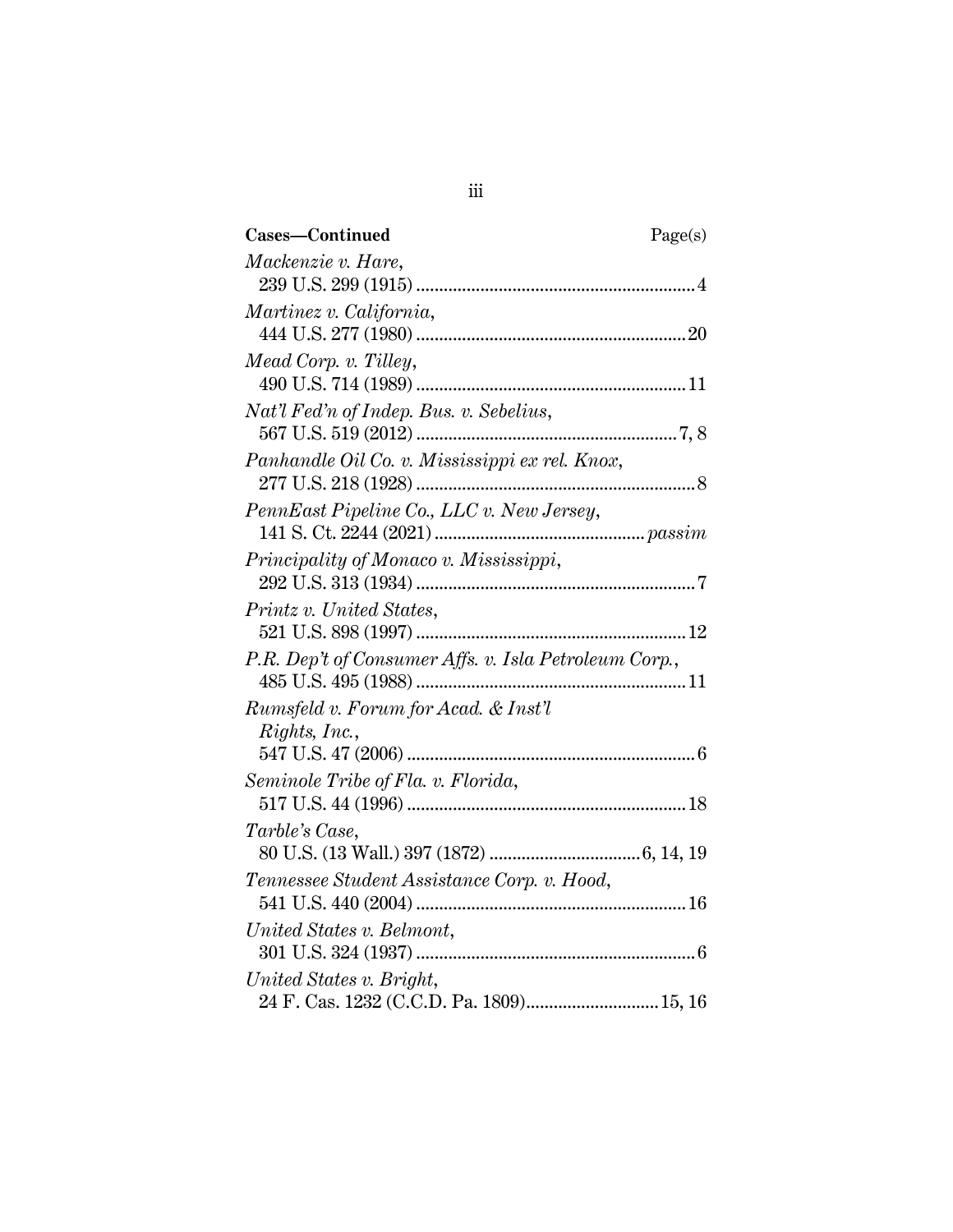| Cases-Continued                                 | Page(s) |
|-------------------------------------------------|---------|
| United States v. Curtiss-Wright Exp. Corp.,     |         |
| United States v. State Tax Comm'n of Miss.,     |         |
|                                                 |         |
| Wasson Interests, Ltd. v. City of Jacksonville, |         |
| <i>Weems v. United States,</i>                  |         |
|                                                 |         |

## **Constitutional Provisions**

## Art. I

### **Statutes**

| 38 U.S.C. |  |
|-----------|--|
|           |  |
|           |  |
|           |  |

# **Other Authorities**

| 1 William Blackstone, Commentaries (St. |  |
|-----------------------------------------|--|
|                                         |  |

## $\mathrm{iv}$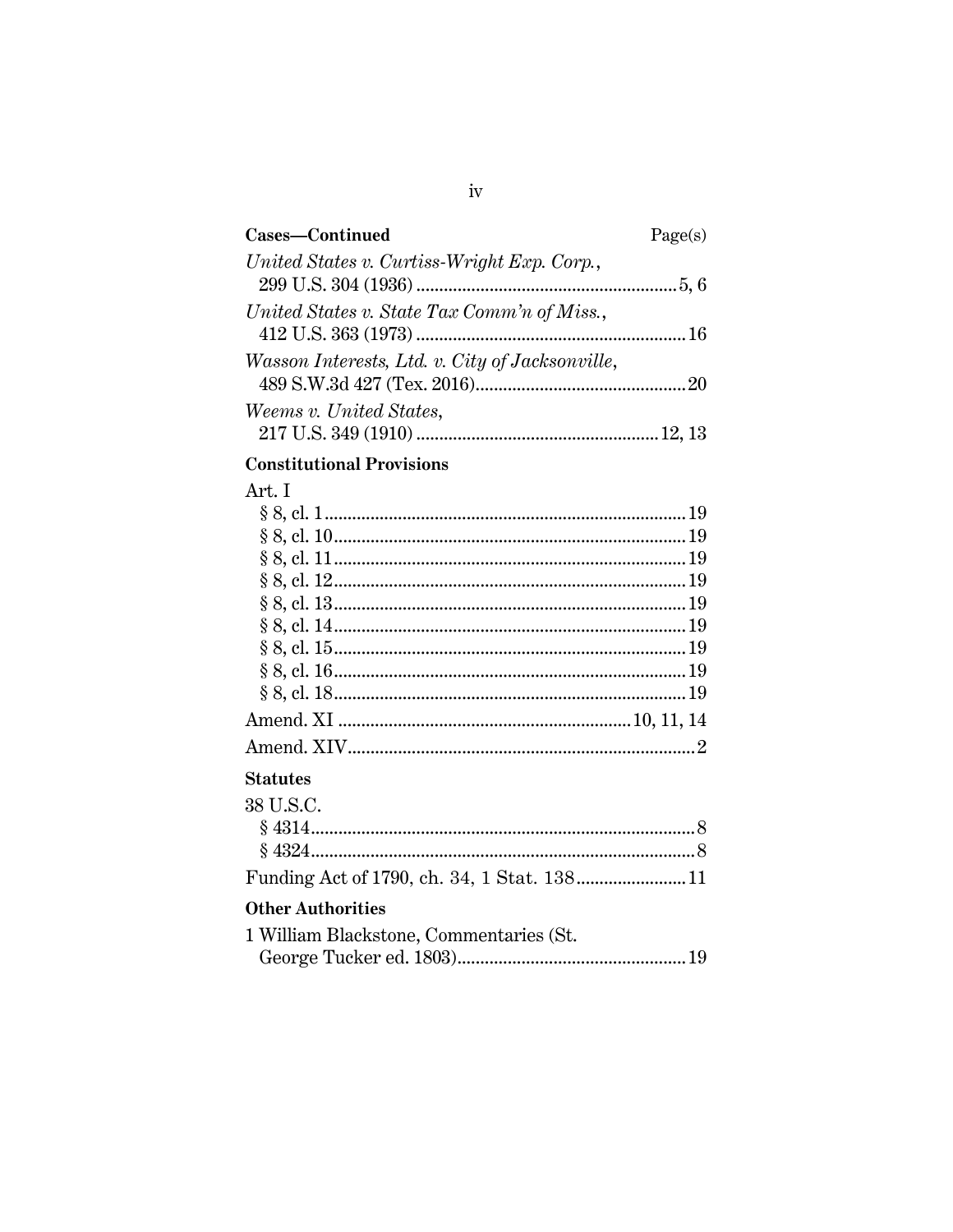| <b>Other Authorities-Continued</b>                                                                                                         | Page(s) |
|--------------------------------------------------------------------------------------------------------------------------------------------|---------|
| Brief for State of Ohio and 48 Other States as<br>Amici Curiae, Cent. Virginia Cmty. Coll. v. Katz,                                        |         |
| Bradford R. Clark, Federal Common Law:<br>A Structural Reinterpretation, 144 U.                                                            |         |
| David P. Currie, The Constitution in Congress:<br>The Federalist Period 1789-1801 (1997)  11                                               |         |
| <i>The Federalist</i> (Clinton Rossiter ed., 1961)                                                                                         |         |
| Paul F. Figley & Jay Tidmarsh, The<br>Appropriations Power and Sovereign<br><i>Immunity</i> , 107 Mich. L. Rev. 1207 (2009)  12            |         |
| William A. Fletcher, The Diversity Explanation<br>of the Eleventh Amendment: A Reply to<br>Critics, 56 U. Chi. L. Rev. 1261 (1989)  11, 12 |         |
| John J. Gibbons, The Eleventh Amendment and<br>State Sovereign Immunity: A Reinterpretation,                                               |         |
| Calvin R. Massey, State Sovereignty and<br>the Tenth and Eleventh Amendments,                                                              |         |
| N.J. Resp. Br., PennEast Pipeline Co., LLC $v$ .<br><i>New Jersey</i> , 141 S. Ct. 2244 (2021) (No. 19-1039) 17                            |         |
| Pet. Br., Cent. Virginia Cmty. Coll. v. Katz,                                                                                              |         |
| Walter V. Schaefer, Federalism and State<br><i>Criminal Procedure, 70 Harv. L. Rev. 1 (1956) 14</i>                                        |         |
| Texas Workforce Investment Council, Veterans<br><i>in Texas: A Demographic Study</i> (2021 update) 2, 3                                    |         |

v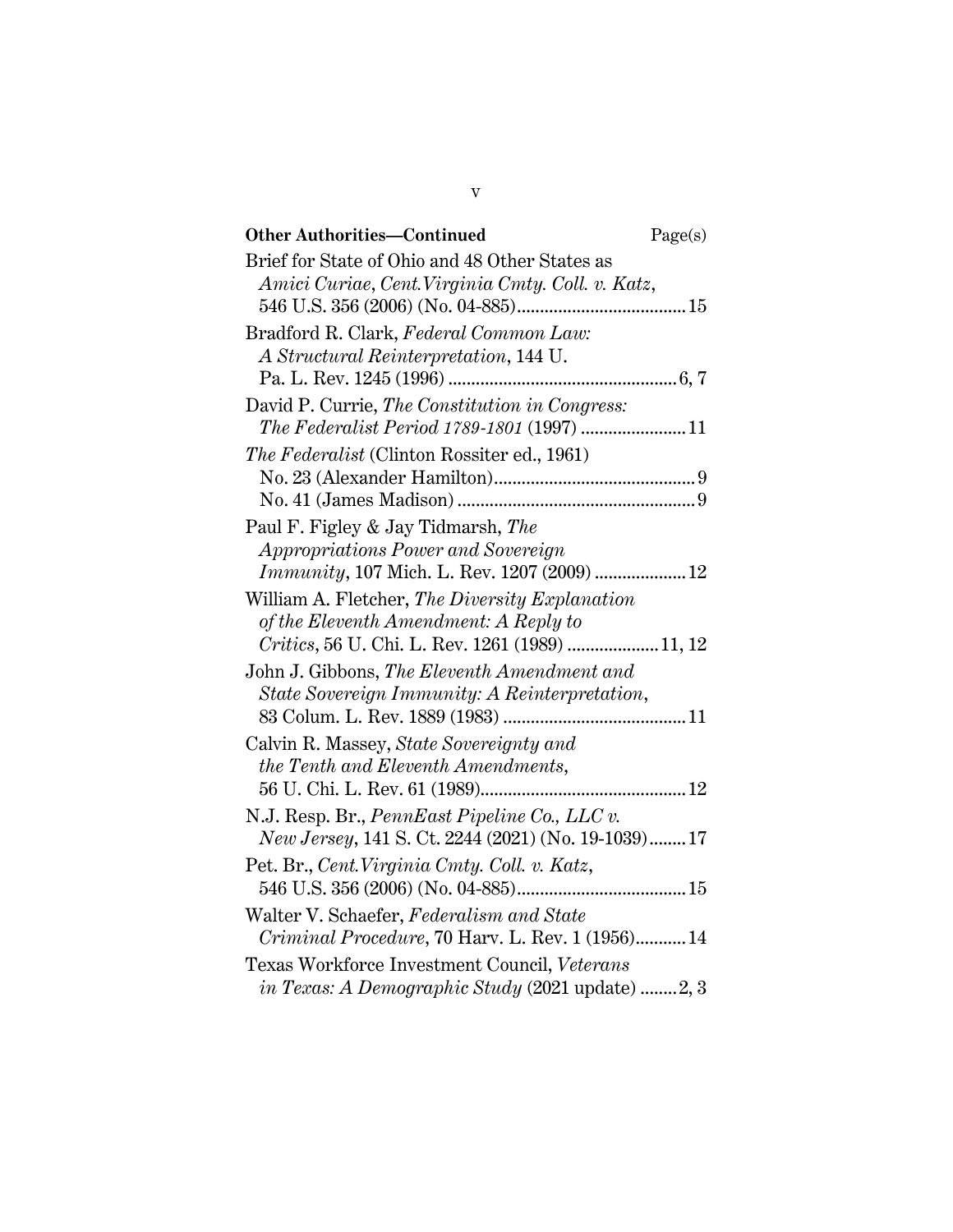# In the Supreme Court of the United States

No. 20-603

LE ROY TORRES, PETITIONER

 $\overline{\nu}$ .

#### TEXAS DEPARTMENT OF PUBLIC SAFETY

*ON WRIT OF CERTIORARI TO THE COURT OF APPEALS OF TEXAS, THIRTEENTH DISTRICT*

### **REPLY BRIEF FOR PETITIONER**

Texas does not dispute that the Constitution vests responsibility for determining how best to protect the national security of the United States exclusively in the federal government and affirmatively divests the states of the power to interfere. It does not dispute that the war powers must be construed to confer sufficient power to handle any threat to the security of the Nation. And it does not dispute that the war powers may be effectuated by the creation of private causes of action, including USERRA's cause of action. Yet Texas claims the war powers cannot be used to authorize a suit by a soldier against a state unless the state consents. If a state refuses to consent, the national government is powerless, even if such a suit is necessary for the United States to raise an army or win a war.

The immunity Texas asserts has no basis in the text, structure, or history of the Constitution. The United States' vigorous defense of USERRA's cause of action confirms that it is a valid and important exercise of federal military powers. The structural limits the Constitution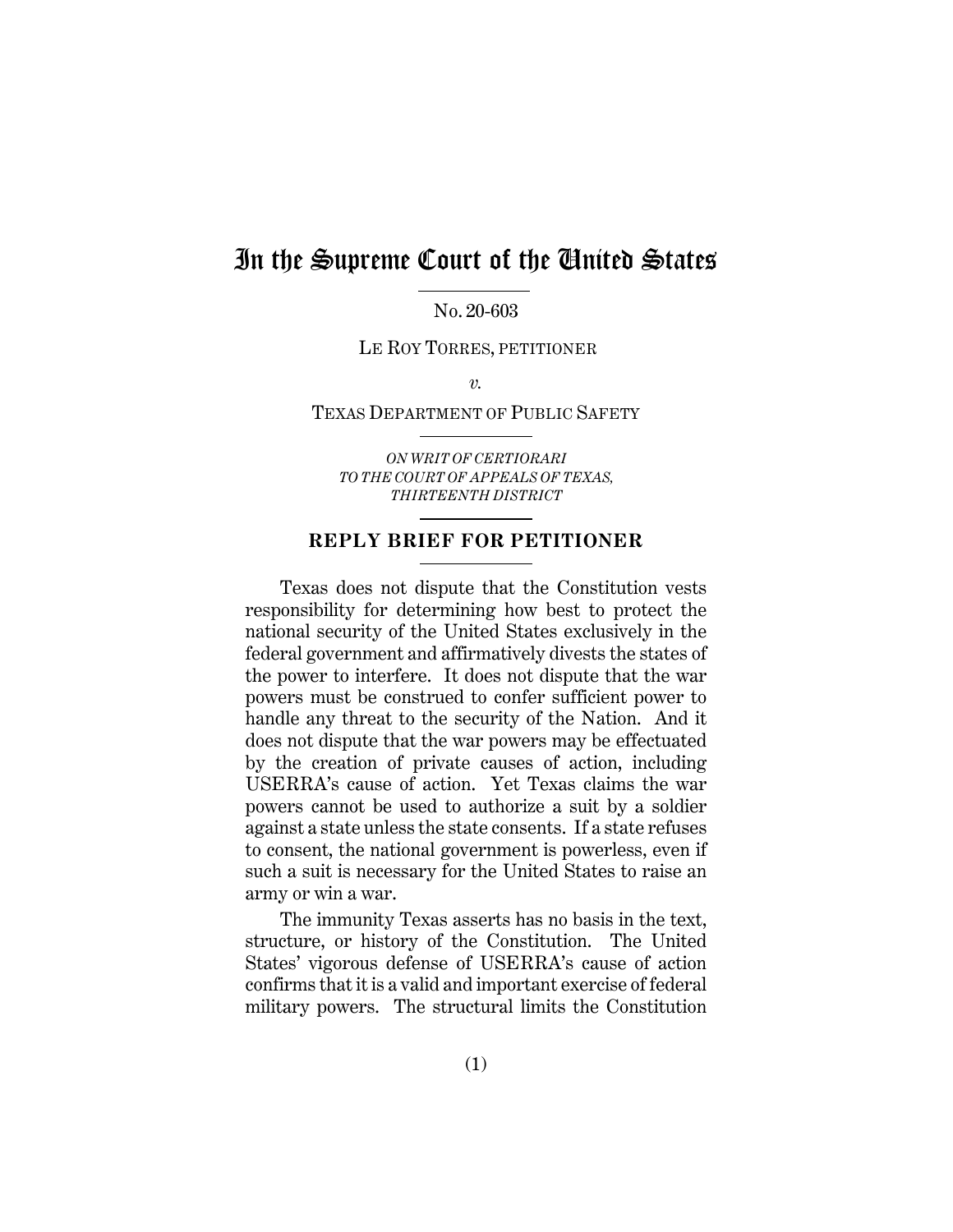places on ordinary domestic Article I powers like commerce and copyright are fundamentally different than the limits it places on the ability of the United States to ensure the nation's security. When it comes to war, the Constitution entrusts Congress and the President, not the states, with the sole authority to determine how best to wage it.

That the states surrendered their sovereign immunity under the war powers in the plan of the Convention can come as no surprise to Texas. The war powers exist to protect unique and significant federal interests in a field where the states were affirmatively divested of any role.<sup>1</sup> When Texas and other states entered the union and read the Constitution, saw the federal structure it created, and read the scope of the federal war powers, they had to realize—and accept that they were surrendering their sovereign immunity to suits under those powers. They could not have believed they would retain the ability to assert sovereign immunity when doing so would interfere with the ability of the United States to raise an army and protect the nation.

USERRA's cause of action against the states is important to the United States' ability to provide a strong national defense and to tens of thousands of veterans and servicemembers who serve the public in civilian life. *See* ROA Amicus Br. 17-18; NVLSP Amicus Br. 11-13; Bipartisan Mem. Cong. Amicus Br. 4-9; Fmr. Mem. Cong. Amicus Br. 11-15. Texas alone is home to over 1.5 million veterans. Texas Workforce Investment Council, *Veterans in Texas: A Demographic Study* 11 (2021 update) https://bit.ly/3JurXe4. Nearly forty percent served in

<sup>1</sup> In that sense, the war powers are more akin to the powers in the Fourteenth Amendment than the other Article I powers. *See Fitzpatrick v. Bitzer*, 427 U.S. 445, 456 (1976). The war powers embody express and "significant limitations on state authority." *Id.*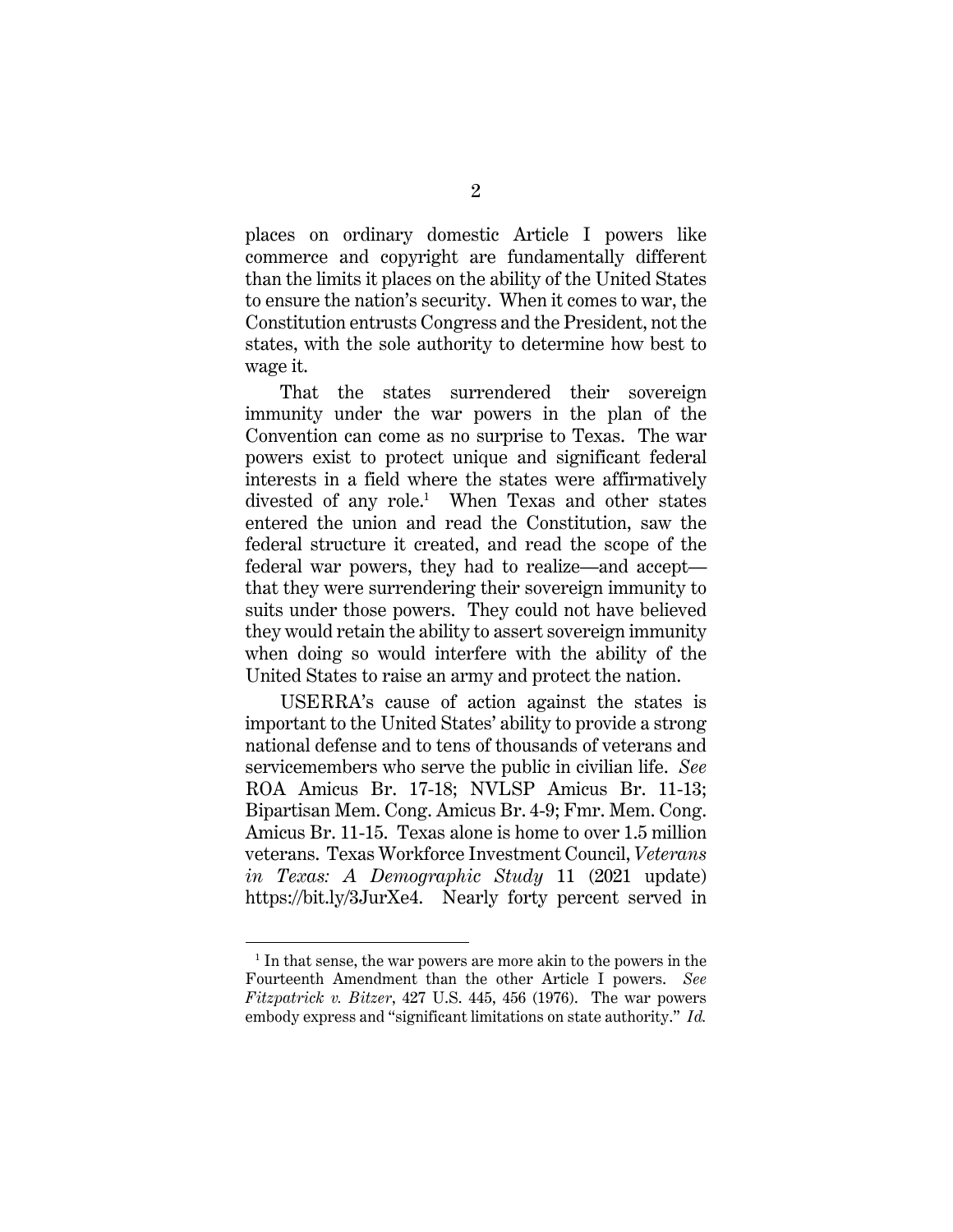Iraq or Afghanistan. *Id.* at 13. Nearly one in three have a service-connected disability. *Id*. at 17 (Table 12). Thousands are state employees. *Id*. at 19. Yet Texas proclaims it has "not opened its courthouse doors" to these veterans when they face discrimination on the basis of their service. Resp. Br. 8. The United States has the power to protect its soldiers from harm, and that power includes the power to require states to answer for mistreating them. The decision below should be reversed.

#### **ARGUMENT**

### **I. THE STATES SURRENDERED THEIR SOVEREIGN IMMUNITY TO SUITS AUTHORIZED BY THE WAR POWERS IN THE PLAN OF THE CONVENTION**

The Constitution's text, structure, and history all show that the states surrendered their sovereign immunity to suits authorized under the war powers. *Contra* Resp. Br. 7; *see also id.* at 1, 9.2 *First*, the text confers the war powers on the federal government unconditionally and without limitation or qualification. It confers them without an "if." Pet. Br. 9. *Second*, the structure of the Constitution embodies a basic assumption that the national government is a full international sovereign, with all of the powers necessary to make war, peace, and treaties. Pet. Br. 21-26. *Third*, history confirms what the text and structure show. Across two

<sup>2</sup> Petitioner has proven a plan of the Convention waiver by Texas's "compelling evidence" standard. Resp. Br. 7, 9, 11, 13, 19, 21, 30 (quoting *Alden v. Maine*, 527 U.S. 706, 781 (1999); *Blatchford v. Native Vill. Of Noatak & Circle Vill.*, 501 U.S. 775, 781 (1991)). But that is not the standard. The question is only whether "as a structural matter … suits were authorized" against the states under the war powers. *PennEast Pipeline Co., LLC v. New Jersey*, 141 S. Ct. 2244, 2261 (2021). *Blatchford* itself did not purport to impose a higher burden. *See* 501 U.S. at 781 & n.2.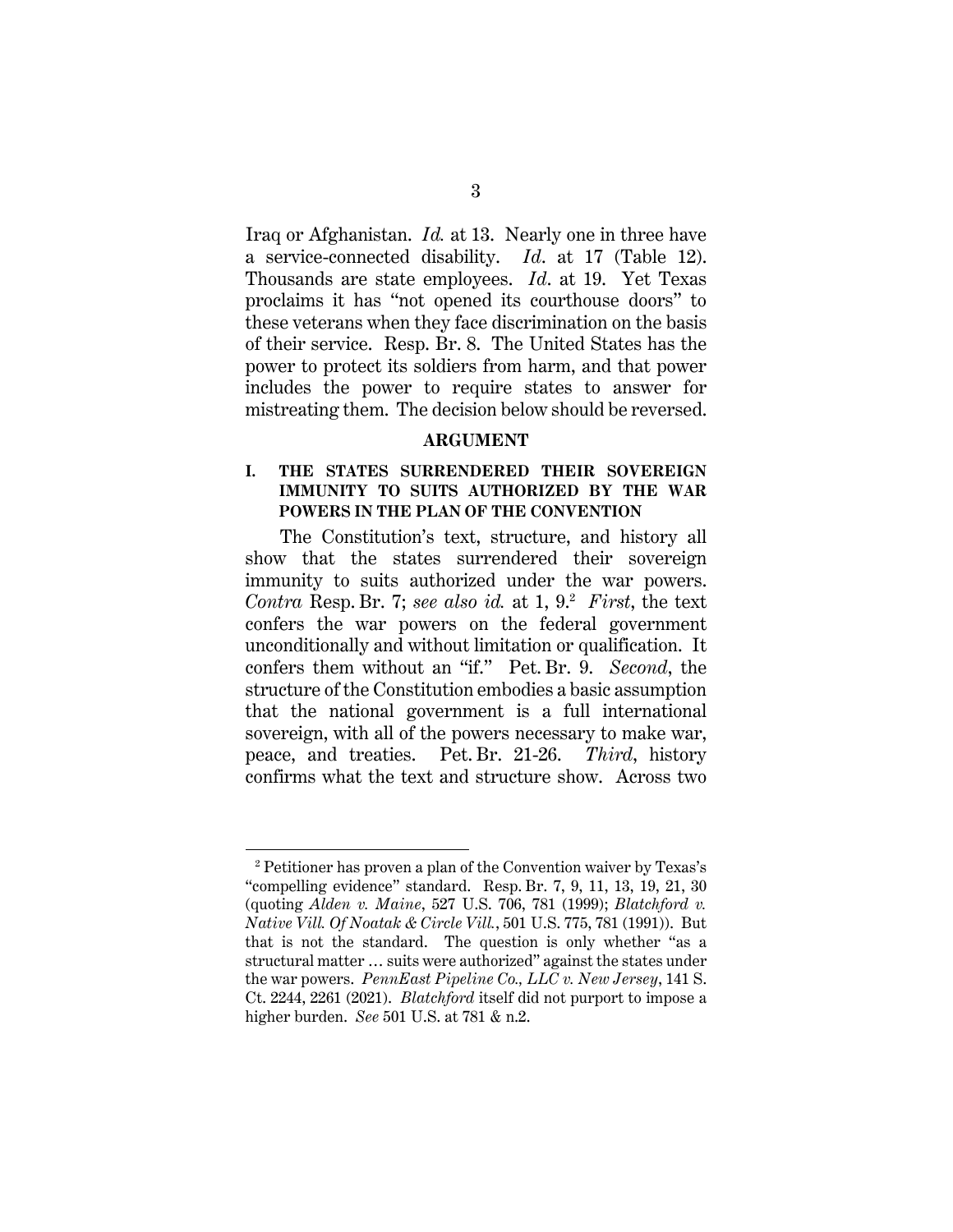centuries states have never raised sovereign immunity in this sphere until quite recently. *Id.* at 31-36.

In response, Texas makes no argument that any constitutional text confers the immunity it claims. *See*  Resp. Br. 9-32. Nor does Texas point to any structural evidence showing that states would take part in warmaking or military policy beyond the state militias. *See id.* Nor does Texas point to any history of states asserting sovereign immunity against suits authorized under the war powers. *See id.* Instead, Texas argues that the Constitution contains a background assumption that states retained sovereign immunity even to suits under the war powers, *id.* at 9-11, and that petitioner's and *amici*'s textual, structural, and historical evidence does not displace this assumption, *see id.* at 9-32. Texas's arguments fail.<sup>3</sup>

#### **A. Text**

The Constitution's text confers war powers on the federal government, obligates the federal government to exercise those powers, and divests the states of the power to interfere with their exercise. Those powers, including the powers to raise and support armies and to declare war, are conferred without conditions or qualifications. When considered in the context of their objects—raising *armies*, declaring *wars*—the absence of limiting text is significant. *Mackenzie v. Hare*, 239 U.S. 299, 311 (1915) (explaining that the Court "should hesitate long before limiting or embarrassing [these] powers"). The textual withholding of war powers from the States further shows that the Constitution explicitly and carefully specified the division of power in this area, and that it deliberately left the States with the limited militia role and nothing else.

<sup>3</sup> Texas has apparently abandoned the argument that USERRA's cause of action is invalid because it was enacted pursuant to the Necessary and Proper Clause and not the war powers.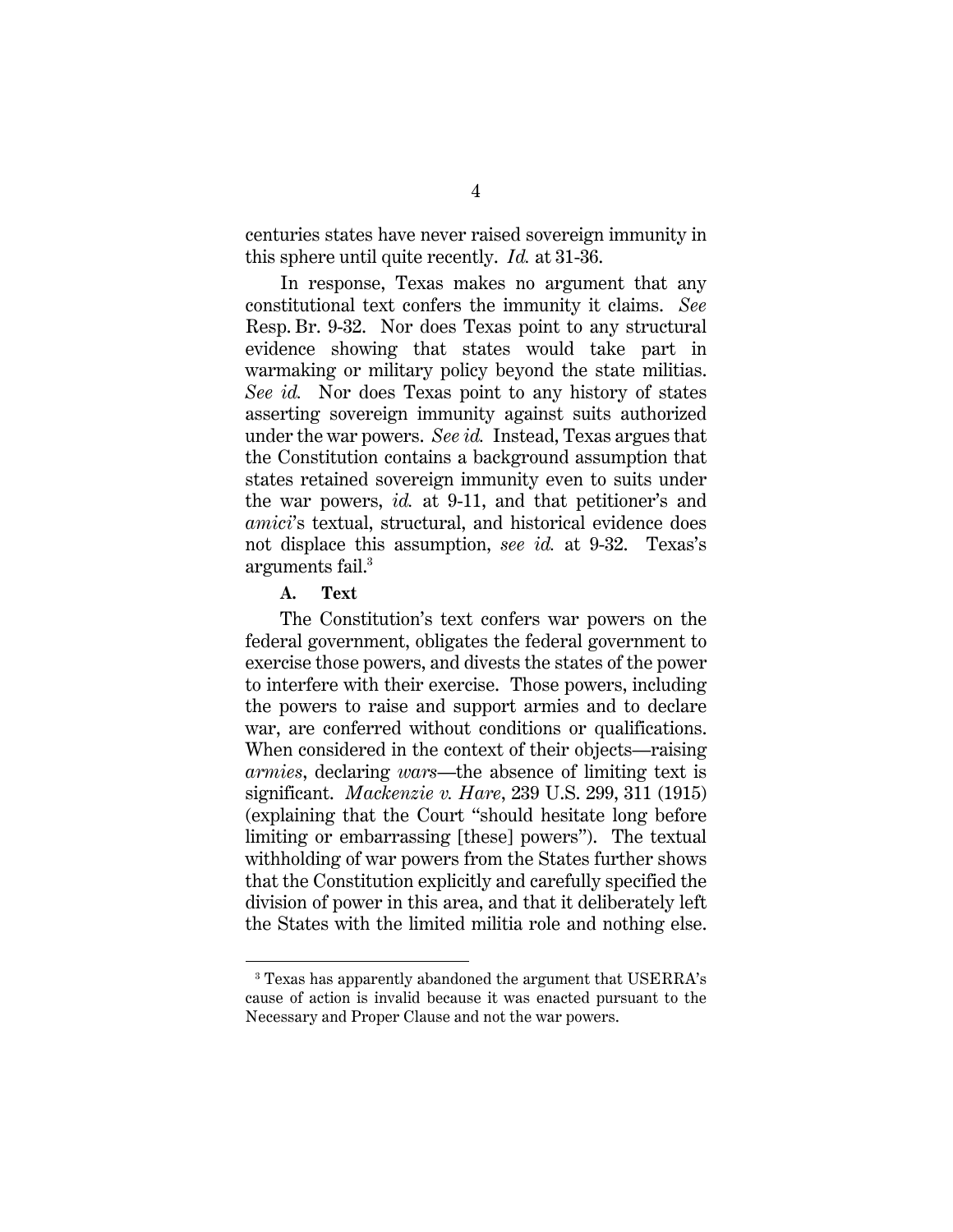*See* States' Br. 20 ("The States indeed relinquished the war powers.")

Texas argues that the text is implicitly limited because the Constitution contains a universal background assumption of sovereign immunity. Resp. Br. 9-10. But the Constitution does not reflect that assumption with respect to the war powers. Pet. Br. 9-11. The "presupposition[s]" applicable to the federal government's other Article I powers do not hold for the war powers. *Contra* Resp. Br. 9-11. The Articles of Confederation are the relevant source for determining the relationship the ratifiers assumed would exist between the states and the federal government with respect to war. *Contra id*. at 9-10. And in the Articles of Confederation the states had already ceded the sole and exclusive right and power of determining on peace and war to the national government. *See United States v. Curtiss-Wright Exp. Corp.*, 299 U.S. 304, 316-18 (1936); *see also* Prof. Hirsch Amicus Br. 4.

#### **B. Structure**

The Constitution's structure further establishes that the states surrendered their immunity in the plan of the Convention. The Constitution makes the national government the guardian of national security. The Constitution's delegation of that responsibility to the federal government required the states to surrender any role in dictating federal military policy, including the right to assert an immunity that would damage the ability of the United States to recruit and retain soldiers.

The manner in which the war powers are incorporated into the Constitution reflect that design. The Constitution requires the United States to exercise the war powers on behalf of the states, and divests the states of the power to interfere with their exercise. Pet. Br. 22-23. Many of the Constitution's other precepts depend on exclusive federal warmaking authority,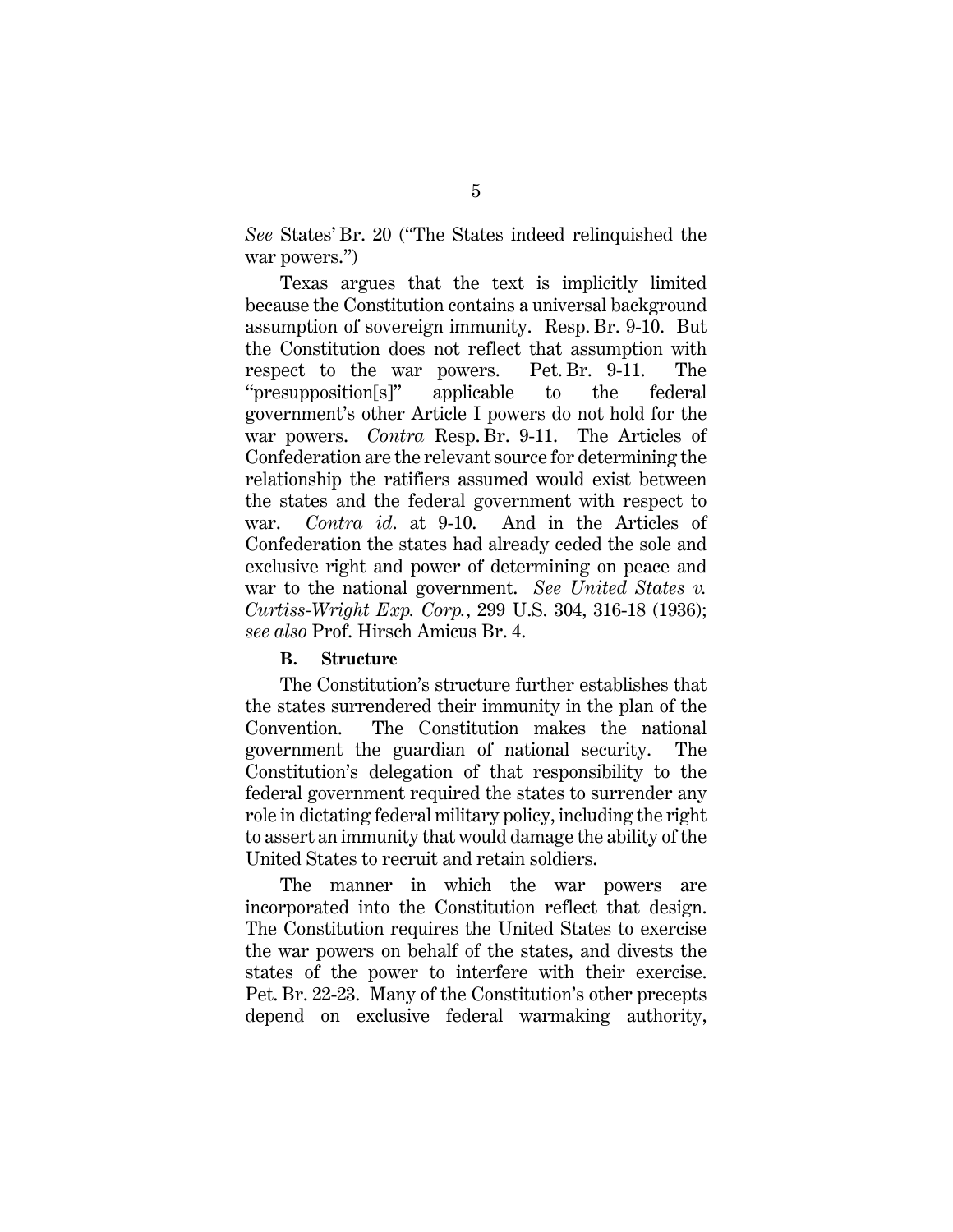without which the supremacy of federal law and peace between the states could not be assured. *See* Pet. Br. 25- 26.

Texas is incorrect that that background principles of federalism overcome these structural precepts. *Contra* Resp. Br. 30-32. The Constitution embodies different federalism principles in the context of the war powers. *See* U.S. Br. 23-26; *see also Case v. Bowles*, 327 U.S. 92, 95-96, 101-02 (1946); *Curtiss-Wright Exp. Corp.*, 299 U.S. at 315, 319 (different principles apply in foreign and domestic affairs). Unlike power over domestic matters, powers over war and foreign relations cannot be shared with the states without substantially impairing their effective exercise. Pet. Br. 25-26; U.S. Br. 21-27. Thus, "power over internal affairs is distributed between the national government and the several states" but "power over external affairs is not distributed, but is vested exclusively in the national government." *United States v. Belmont*, 301 U.S. 324, 330 (1937).

The enumeration of the war powers did not limit those powers in the manner Texas suggests. Resp. Br. 32; *id.* at 1-3. Texas argues that "the Constitution did not vest Congress with 'plenary and exclusive . . . war powers,'" *id.* at 32, but the Court has said almost precisely that. *Tarble's Case*, 80 U.S. (13 Wall.) 397, 408 (1872) (United States' "control over the subject is plenary and exclusive"); *see Rumsfeld v. Forum for Acad. & Inst'l Rights, Inc.*, 547 U.S. 47, 58 (2006) (Congress's powers to raise and support Armies and provide and maintain a Navy are "broad and sweeping"); *Lichter v. United States*, 334 U.S. 742, 755-758 & n.4, 767 n.9 (1948). The war and foreign affairs powers are not impliedly limited by their enumeration in the way the ordinary domestic regulatory powers are. *See Curtiss-Wright*, 299 U.S. at 315-16; *see also* Bradford R. Clark, *Federal Common*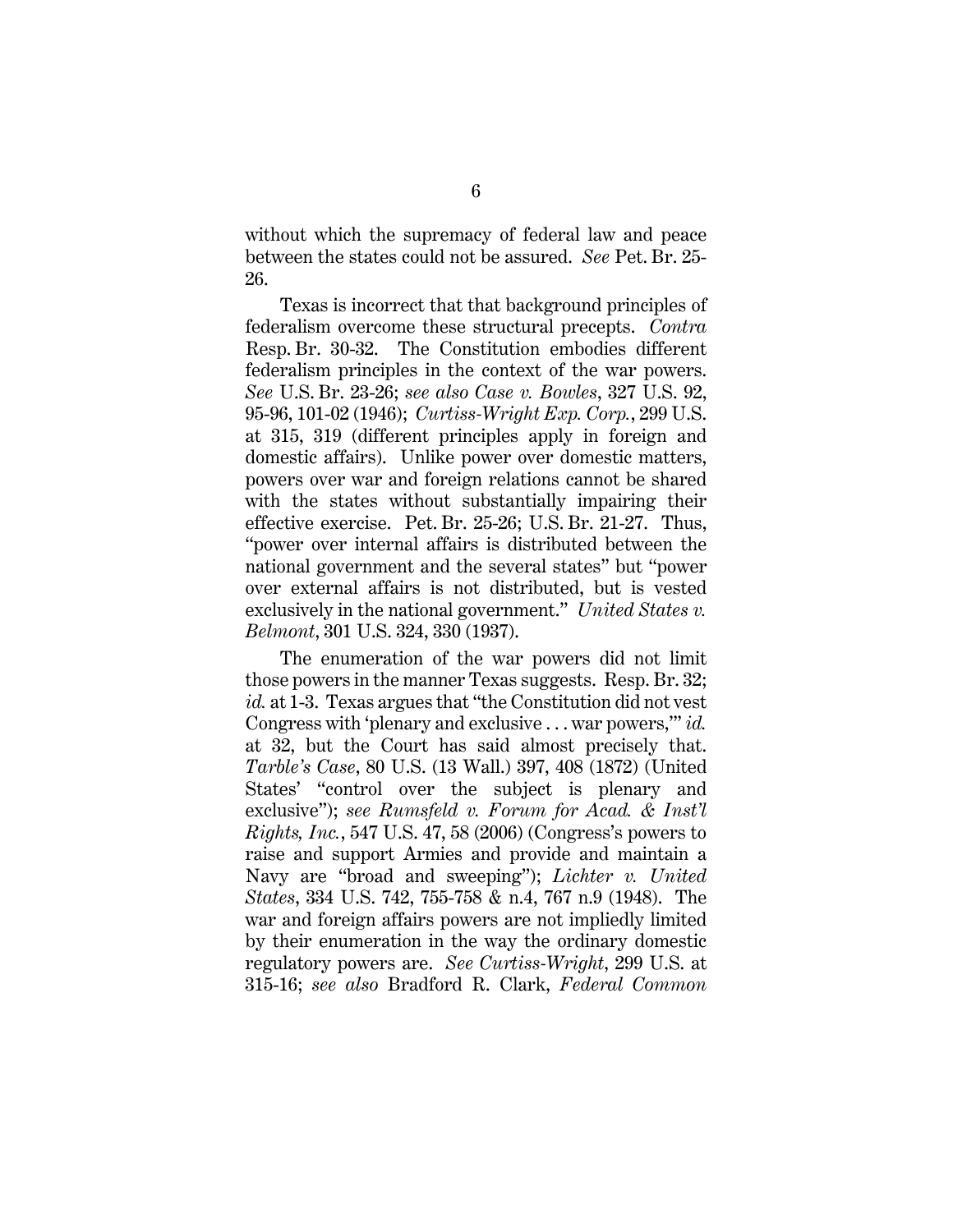### *Law: A Structural Reinterpretation*, 144 U. Pa. L. Rev. 1245, 1295-96 (1996).4

Congress has used the war powers to create causes of action, to create crimes, and to modify rules of state court procedure and jurisdiction. Pet. Br. 8-10. The power to raise and support armies includes the power to authorize lawsuits that protect the ability of the United States to raise and support those armies. *See* Profs. Bobbitt, Dorf, Powell Amicus Br. 13-14.

Recognition that federalism operates differently in the context of war threatens neither the special role of the states within the federal system nor their sovereign immunity in other contexts. Recognition that USERRA's cause of action is constitutional does not require the recognition of a limitless federal power to authorize suits against states. *Contra* Resp. Br. 35-36. A suit Congress authorizes under its war powers must actually be an exercise of its war powers; upholding USERRA will not mean suits against states in fields traditionally occupied by the states like intestacy. *Nat'l Fed'n of Indep. Bus. v.* 

<sup>4</sup> Texas cites *Principality of Monaco v. Mississippi* for the proposition that the war powers are limited. Resp. Br. 32 (citing 292 U.S. 313, 331 (1934)). But *Monaco* did not involve an exercise of the war powers. *See* 292 U.S. at 317-19, 330-32. *Monaco* recognized that the Constitution itself does not generally empower a foreign state to sue a state without its consent and absent any congressional authorization. *See id.* at 330-31; *PennEast*, 141 S. Ct. at 2262 (explaining that *Monaco* held that "[a] grant of judicial power does not imply an abrogation of sovereign immunity").

In fact, *Monaco's* logic supports petitioner. *Monaco* states that, where "[c]ontroversies between a State and a foreign State may involve international questions in relation to which the United States has a sovereign prerogative," "[t]he National Government, by virtue of its control of our foreign relations is entitled to employ the resources of diplomatic negotiations and to effect such an international settlement as may be found to be appropriate, through treaty, agreement, of arbitration, or otherwise*.*" 292 U.S. at 331.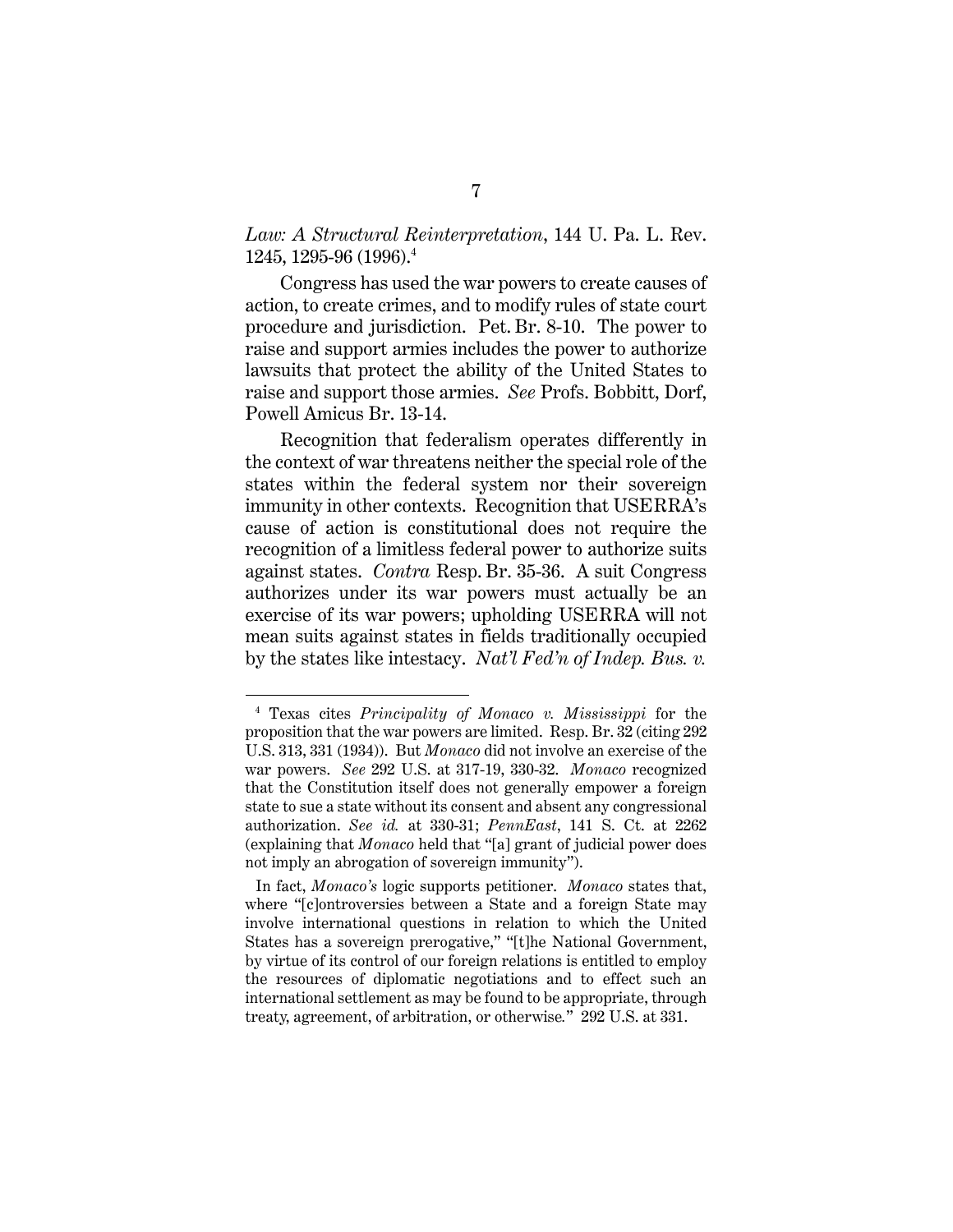*Sebelius*, 567 U.S. 519, 573 (2012) (plurality op.) ("It remains true … that the 'power to tax is not the power to destroy while this Court sits.'" (quoting *Panhandle Oil Co. v. Mississippi ex rel. Knox,* 277 U.S. 218, 223 (1928) (Holmes, J., dissenting)). It is inherent in the very nature of war that soldiers will need to leave their employment for a time to perform their duties and that some will be injured. Whatever the outer limits of Congress's power to authorize suits under its war powers might be, suits by soldiers for discrimination on the basis of war injuries are at the core.

The United States' decision to waive its own sovereign immunity to suits by servicemembers through a different means does not make USERRA's cause of action a "particularly acute" intrusion on state sovereignty. Resp. Br. 31-32. The United States has authorized servicemembers to bring USERRA claims against it through the MSPB, with judicial review in the Federal Circuit. *See* 38 U.S.C. §§ 4314, 4324. The states would have objected if the United States had sought to subject them to claims for USERRA violations in the MSPB. Instead, the United States vested state courts with exclusive jurisdiction over USERRA claims against states. Placing claims against states in their own courts rather than a federal agency is more solicitous to the states.

Texas argues that the appropriate way to hold it accountable would be suits against Texas by the United States. Resp. Br. 32. But *PennEast Pipeline Co., LLC v. New Jersey* found a surrender of sovereign immunity notwithstanding the prospect of a suit by the United States. 141 S. Ct. 2244, 2260 n.\* (2021). And more broadly, the argument Texas advances—that the same suits, for the same damages, inuring to the benefit of the same real parties in interest, would be constitutional if only they were formally denominated suits by "the United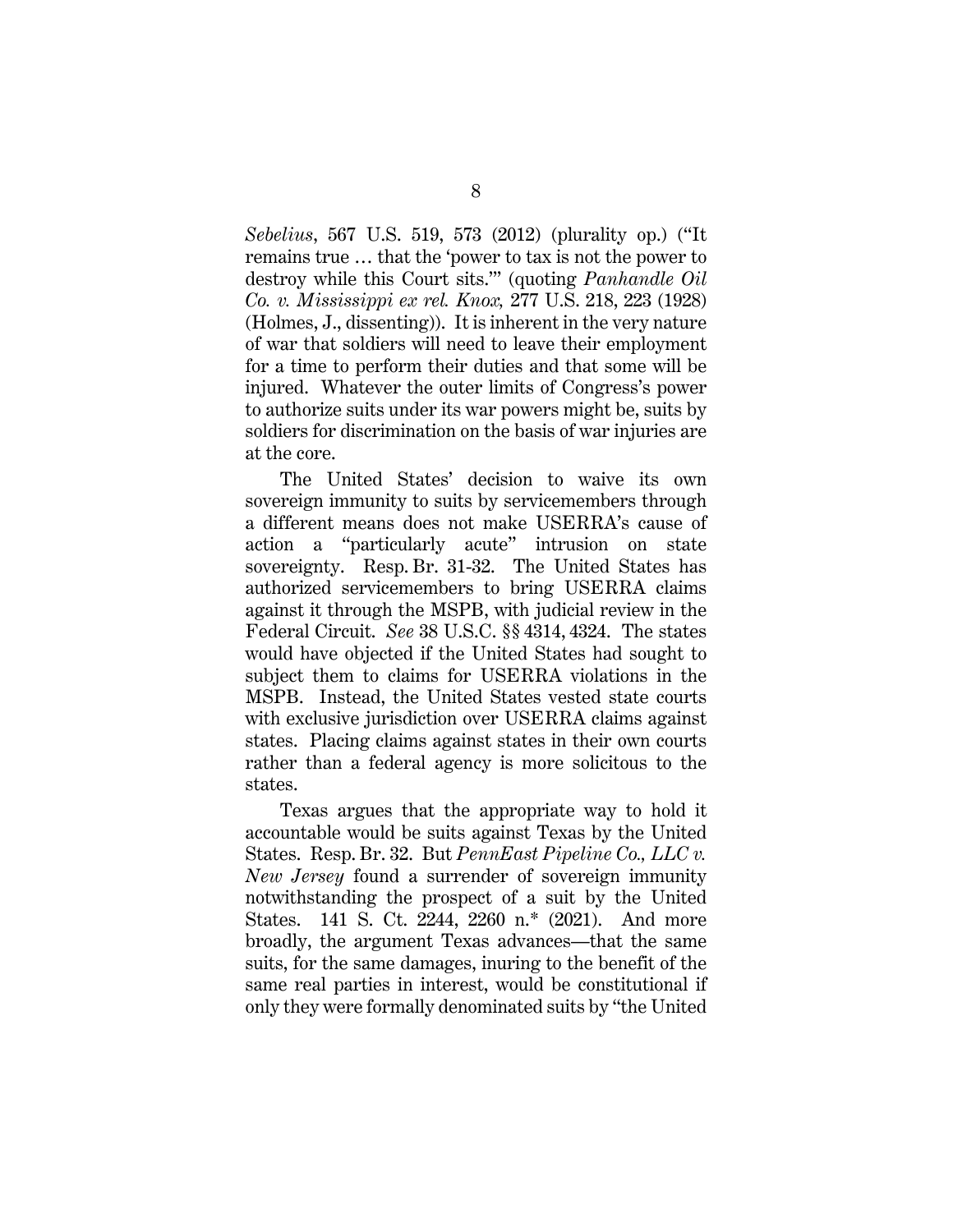States"—makes no sense. A constitutional scheme that turns on empty formalisms would be "counterintuitive." *Id*.

Texas suggests at various points in its brief that Congress can still raise an army and defend the Nation without USERRA's remedy. Resp. Br. 1-2. But the Constitution leaves that determination to the federal government, not Texas. USERRA's cause of action is critically important, as the United States' forceful defense of the statute here demonstrates. *See* U.S. Br. 15.

#### **C. History**

History confirms that the states surrendered their sovereign immunity to suits authorized under the war powers in the plan of the Convention.

**1.** Texas argues that the Constitution's ratifiers did not believe Congress would have the power to subject states to suit without their consent under any circumstances. Resp. Br. 9-11. Texas's arguments cannot be squared with the original understanding of the magnitude of the war powers. The ratifiers shared the sentiments expressed in *The Federalist* No. 23, that the war powers "ought to exist without limitation" free of "constitutional shackles." *The Federalist* No. 23, at 153 (Alexander Hamilton) (Clinton Rossiter ed., 1961). They shared the sentiments expressed in *The Federalist* No. 41, that Congress would have the "*indefinite power* of raising *troops*." *The Federalist* No. 41, at 256 (James Madison) (Clinton Rossiter ed., 1961). These words mean what they plainly say. *Contra* Resp. Br. 23-24. The ratifiers knew that if suits against the states were necessary to effectuate the war powers, Congress could authorize those suits.

**2.** Texas argues that the debates at the Constitutional Convention and ratifying conventions do not mention suits against states under various powers.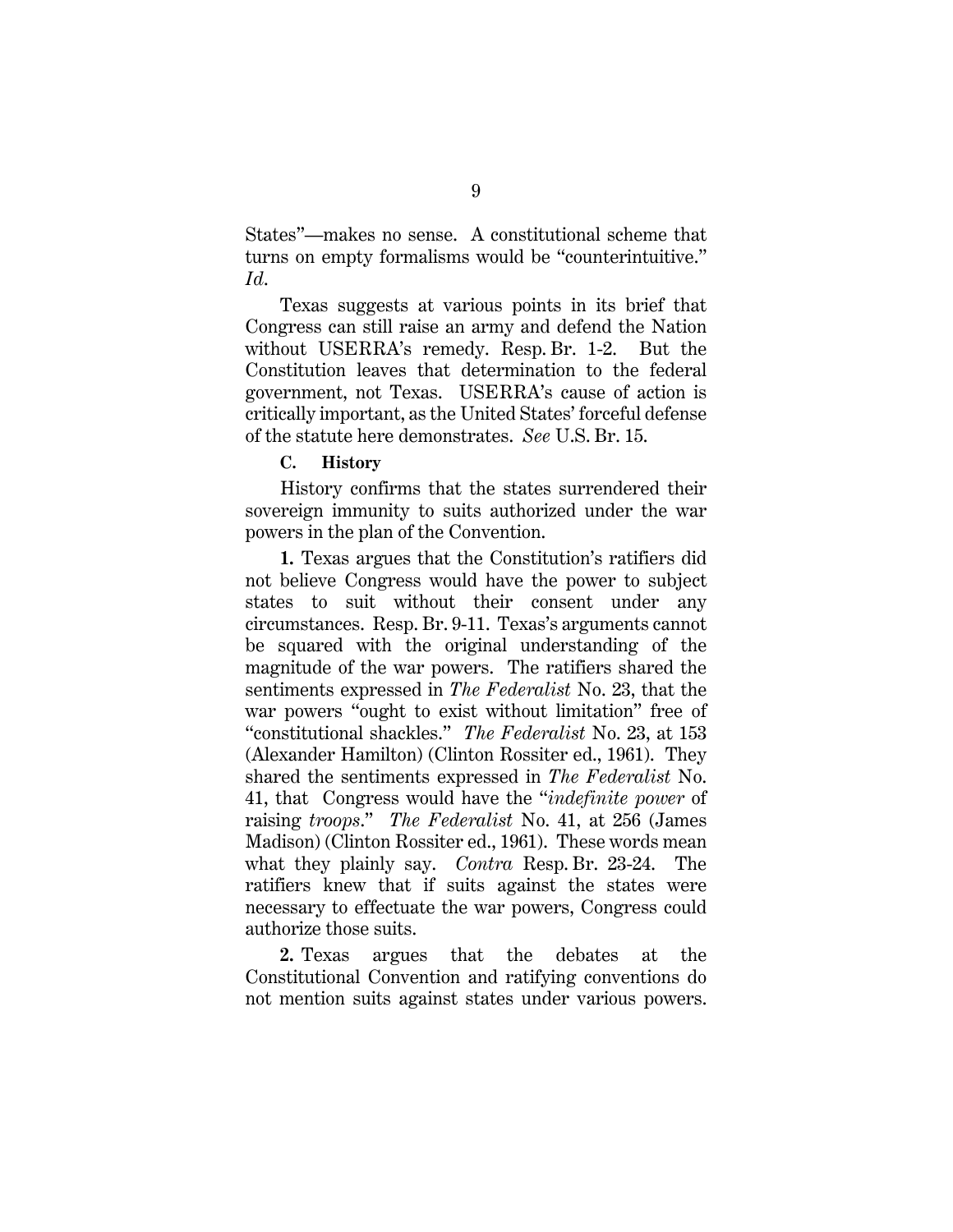Resp. Br. 13. Texas contends that this shows the states did not "agree[] to subject themselves to private-party suits by servicemembers in their own courts." *Id.* Texas then purports to prove this by canvassing debates over the Army and Navy Clause, *id.* at 13-16, the Militia Clauses, *id.* at 16-18, and the Declare War Clause, *id.* at 18-19.

Texas miscomprehends this Court's inquiry. A "plan of the Convention" waiver exists where "the structure of the original Constitution itself" demonstrates that the states relinquished their immunity. *PennEast*, 141 S. Ct. at 2258. The inquiry is not whether specific topics were discussed, but whether the allocation of powers between the states and the national government in a particular area means that the states must have understood they were surrendering their sovereign immunity in that area. *See id.* Debates over the Army and Navy Clause, the Militia Clauses, and the Declare War Clause focused on other issues and did not discuss sovereign immunity, but debates over bankruptcies likewise did not discuss sovereign immunity. *See Cent. Virginia Cmty. Coll. v. Katz*, 546 U.S. 356, 369 (2006).

**3.** Moreover, with respect to an issue directly relevant to the war powers—the scope of the ability of the United States to authorize suits under peace treaties sovereign immunity was hotly debated. *See* Pet. Br. 27- 31; Resp. Br. 19-23; CAC Amicus Br. 13-18. Ultimately, the Constitution gave the federal government the power to authorize suits against states under peace treaties, in the interest of protecting the national security of the United States, and the Eleventh Amendment never divested the federal government of that power. *See* Pet. Br. 27-31.

Texas argues, relying on the work of Professor David P. Currie, that the Eleventh Amendment was meant to withdraw any ability of the federal government to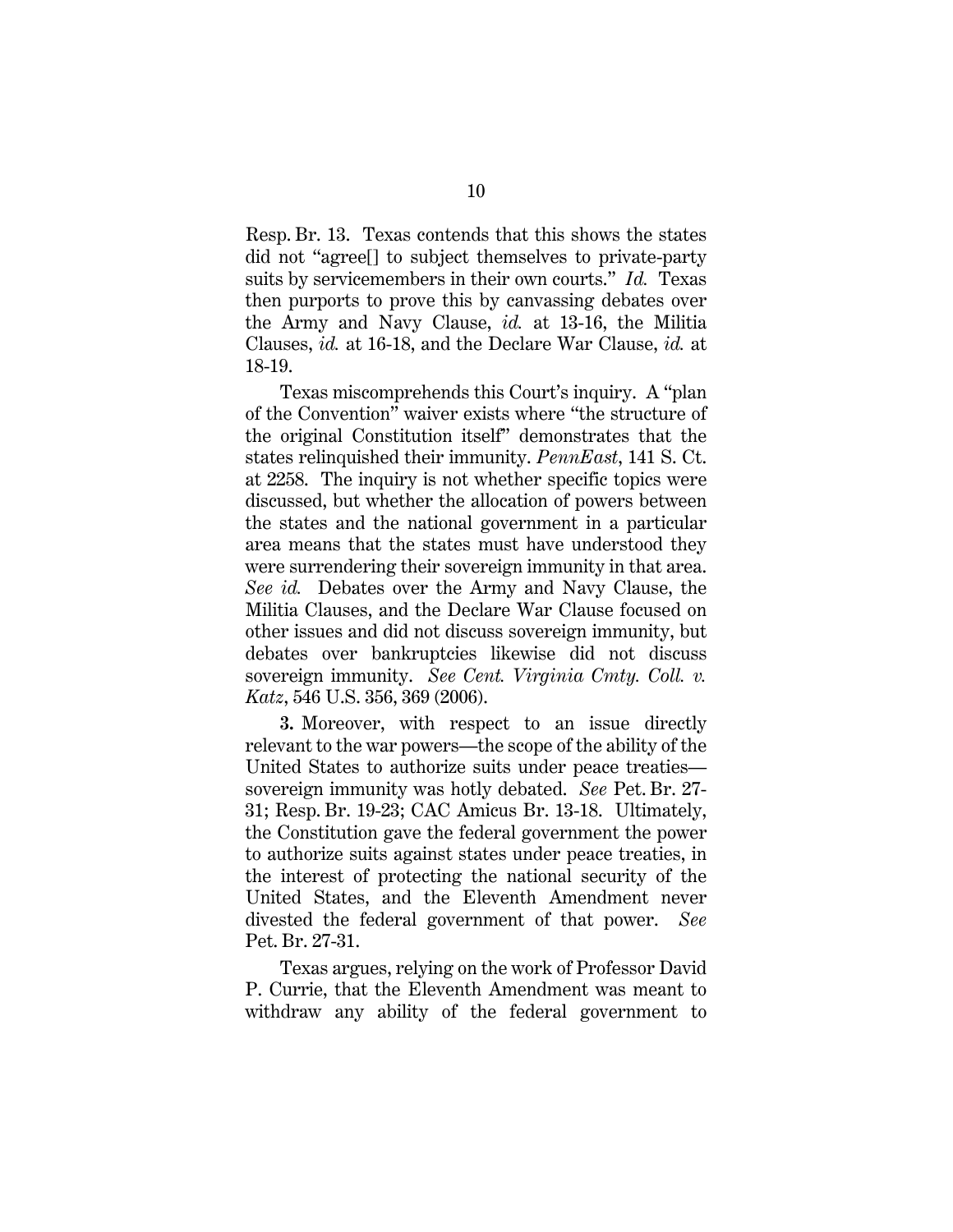authorize suits against states under any circumstances. Resp. Br. 20 (citing David P. Currie, *The Constitution in Congress: The Federalist Period 1789-1801*, at 196-97 (1997)). Professor Currie overreads the significance of unenacted amendments to the Eleventh Amendment, and omits from his analysis the fact that Congress knew exactly how to write the Eleventh Amendment to clearly eliminate the possibility of suits against states under any circumstances but chose not to. *See* Pet. Br. 30 (quoting Thomas Sedgewick's unenacted proposal).

Texas cites the rejection of the Gallatin Amendment concerning treaties as proof of the Eleventh Amendment's breadth, but it proves little. "[M]ute intermediate legislative maneuvers are not reliable indicators of congressional intent," *Mead Corp. v. Tilley*, 490 U.S. 714, 723 (1989); "unenacted approvals, beliefs, and desires are not laws," *P.R. Dep't of Consumer Affs. v. Isla Petroleum Corp.*, 485 U.S. 495, 501 (1988). There are many reasons that Gallatin may have introduced the amendment and the Senate may have rejected it. *See*  John J. Gibbons, *The Eleventh Amendment and State Sovereign Immunity: A Reinterpretation*, 83 Colum. L. Rev. 1889, 1935-36 & n.253 (1983) (discussing the amendment and its rejection). Professor Currie cannot be right that "[t]he fate of Gallatin's modest request" shows that the ratifiers of the Eleventh Amendment decided to "leave our foreign relations at the mercy of individual states." Currie, *supra* at 197. The Eleventh Amendment's text shows it did not reach that far. *See* Scholars Con. Law Amicus Br. 5-7.5

<sup>&</sup>lt;sup>5</sup> Texas argues that suits against states under the peace treaty were made unnecessary by the Funding Act of 1790. Resp. Br. 20- 21. But not every suit. *See* William A. Fletcher, *The Diversity Explanation of the Eleventh Amendment: A Reply to Critics*, 56 U. Chi. L. Rev. 1261, 1273 (1989) (discussing *Vassall v Massachusetts*).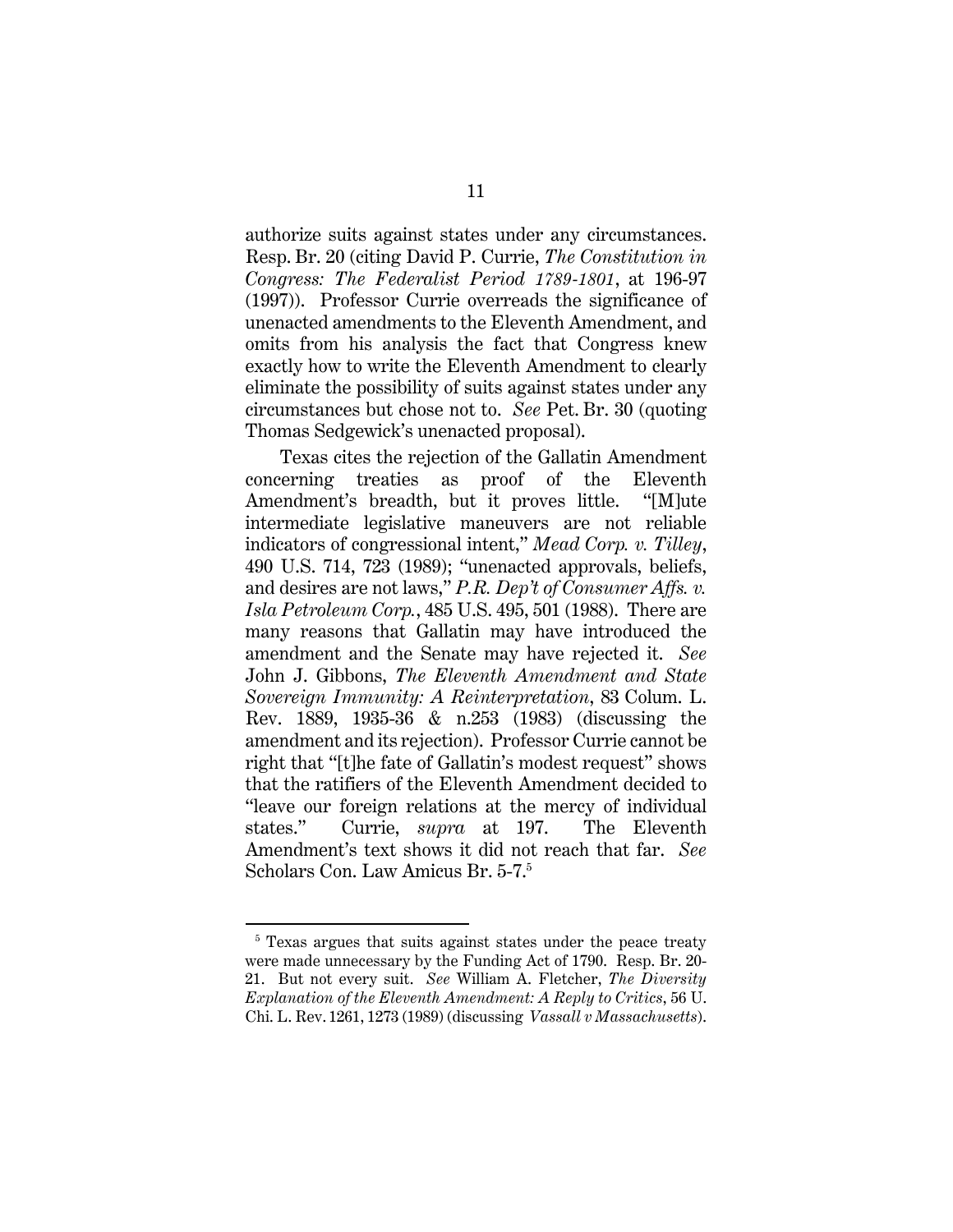Texas claims suits against states without their consent under the war powers would have been "anomalous and unheard-of." Resp. Br. 21. But suits against states for money damages were not unheard of in 1787.<sup>6</sup> The notion of a suit against a state authorized by a higher sovereign was new because the very concept of dual sovereignty was new for states. *See Gregory v. Ashcroft*, 501 U.S. 452, 457 (1991) (the Constitution "establish[ed]" dual sovereignty). But by that measure, federal preemption is anomalous. Texas argues novelty is heightened where the suits against states are in state courts, Resp. Br. 21, but suits in state courts under federal law were anticipated in 1787 and are a corollary of federal supremacy, *see Printz v. United States*, 521 U.S. 898, 907 (1997), and federal supremacy is not anomalous, *see Howlett By & Through Howlett v. Rose*, 496 U.S. 356, 367 (1990).

**4.** Texas is wrong that Congress lacks the power to authorize damages suits against the states under its war powers because a long period elapsed before Congress first needed to use it. Resp. Br. 1-2, 25-26. The states cannot acquire a constitutional immunity by passage of time. As this Court has said "[i]n the application of a constitution … our contemplation cannot be only of what has been, but of what may be. Under any other rule a constitution would indeed be as easy of application as it would be deficient in efficacy and power." *Weems v. United States*, 217 U.S. 349, 373 (1910). If Texas is right, the draft, first used seven decades after the founding in

<sup>6</sup> Calvin R. Massey, *State Sovereignty and the Tenth and Eleventh Amendments*, 56 U. Chi. L. Rev. 61, 89-90 (1989) (discussing colonial and early state sovereign immunity waivers); Paul F. Figley & Jay Tidmarsh, *The Appropriations Power and Sovereign Immunity*, 107 Mich. L. Rev. 1207, 1239 (2009) ("[A] complete study of sovereign immunity in the American colonies has never been undertaken" but "a number of the colonies" could "be sued").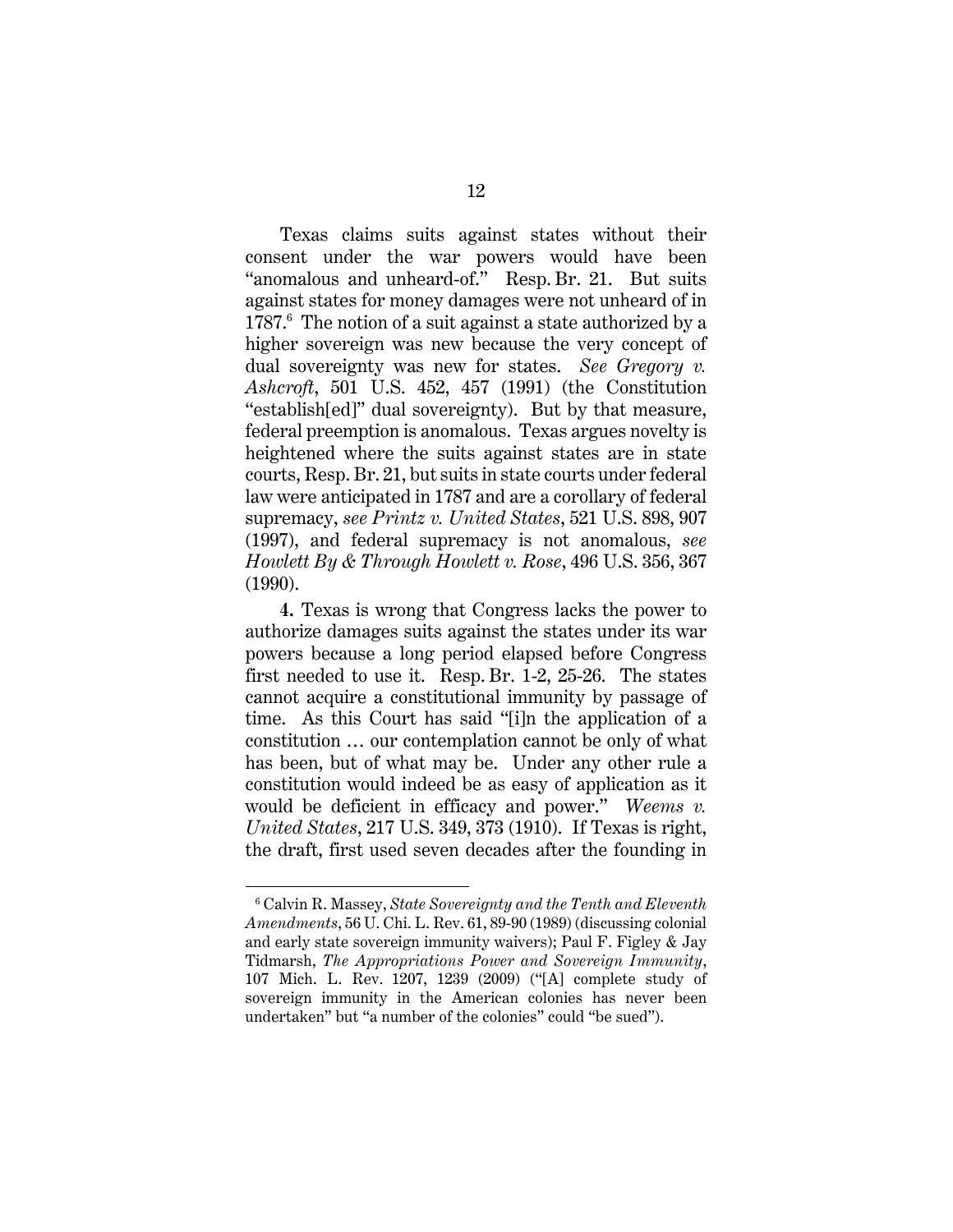the Civil War, would be unconstitutional. The Court rejected this argument in *PennEast*, noting that the proposition that the United States could sue the states "was not established until 1892." 141 S. Ct. at 2261. The lack of "examples from the founding era of federal suits against States" was not dispositive because "[s]tructural considerations" showed "that States consented to the federal eminent domain power." *Id.*

**5.** Texas fails to identify a single historical example of a state asserting sovereign immunity in a suit against a state authorized under the war powers. *See* Resp. Br. 26- 30. Texas claims only that petitioner's examples of states not asserting sovereign immunity are inapposite. *See id.* That argument fails.

The relevance of the provisional federal court system in Louisiana arises not from its existence during the time when Louisiana was in rebellion, *contra* Resp. Br. 27, but from the fact that the courts of the readmitted Louisiana (readmitted 1868) were required to accept all "judgments, orders, and decrees" of the provisional courts as their own. Pet. Br. 31-32. Louisiana reentered the Union with its "sovereignty intact." *Blatchford*, 501 U.S. at 779; *see*  War Powers Scholars Amicus Br. 4. But that sovereignty was not offended by the requirement that its state courts treat all "judgments, orders, and decrees" of a provisional federal court system as their own where necessary to effectuate the nation's war powers.

The relevance of federal tolling of state statutes of limitations in suits against states is clear: such tolling raises significant constitutional doubt in other contexts; Texas does not disagree. Resp. Br. 28. Yet Texas does not point to a single instance of a state arguing that sovereign immunity bars such tolling when done as an exercise of the war powers. *See id.* at 28-29. Texas claims petitioner located too few cases and that the states may have declined to raise sovereign immunity in those cases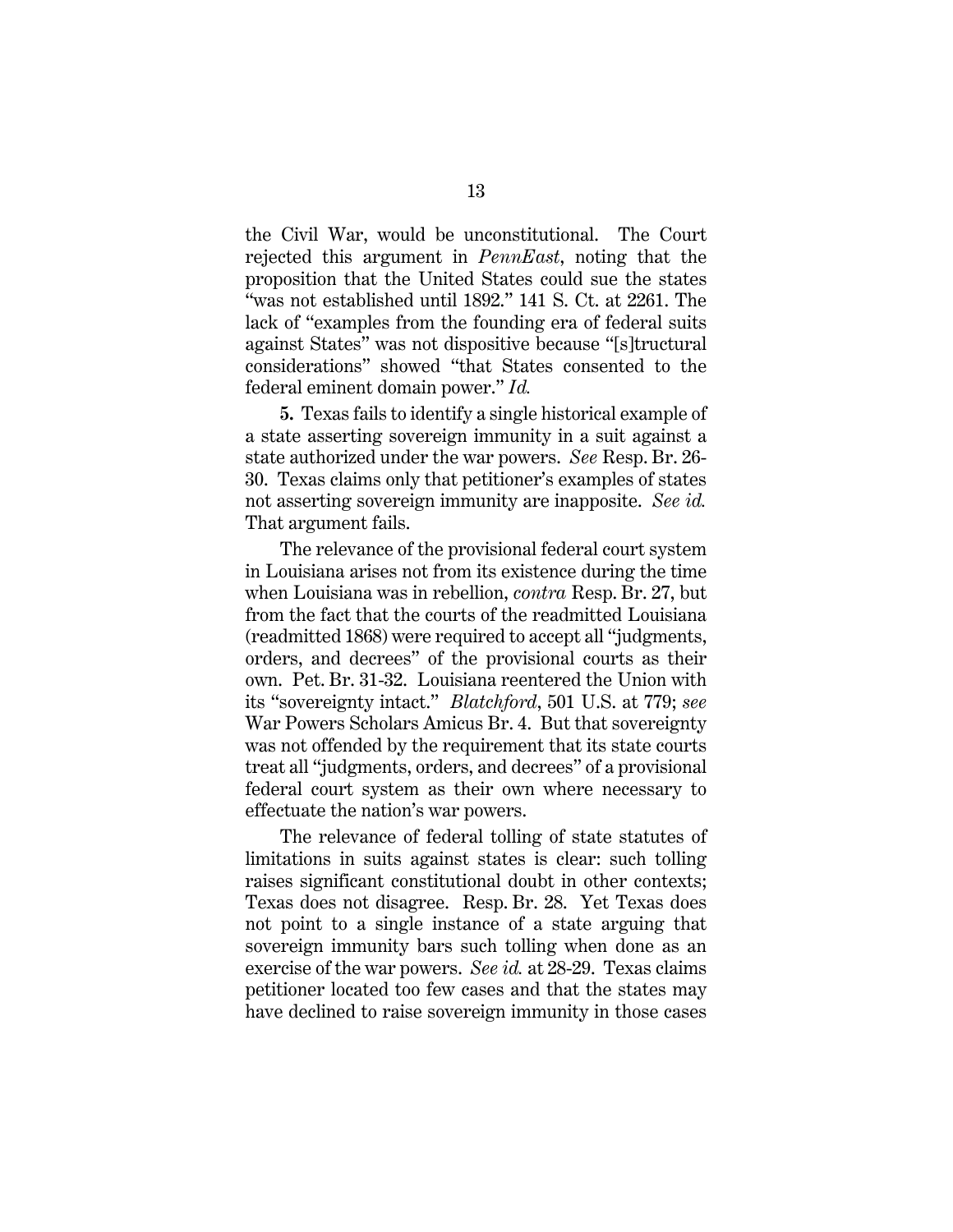for other reasons. *See id.* But states do not typically forego viable defenses in adversarial suits. Texas also misses that these suits do not stand in isolation; placed in the context of all the evidence, they reinforce the conclusion that the states surrendered their sovereign immunity to suits under the war powers.

Texas is wrong that habeas corpus suits are irrelevant to determining whether states retained sovereign immunity. Resp. Br. 28-30. *Katz* found habeas suits relevant. 546 U.S. at 374-75. As late as 1954, fortyone states joined a brief arguing that a post-conviction habeas "proceeding [is] a suit against a state and so [is] prohibited by the eleventh amendment." Walter V. Schaefer, *Federalism and State Criminal Procedure*, 70 Harv. L. Rev. 1, 18 (1956); *see U.S. ex rel. Elliott v. Hendricks*, 213 F.2d 922, 924 (3d Cir. 1954) (en banc). Blackstone's discussion of the nature of habeas corpus, Resp. Br. 29, is not illuminating: habeas actions in England were "confined to the King's dominions," *Boumediene v. Bush*, 553 U.S. 723, 844 (2008) (Scalia, J., dissenting)—i.e. akin to a suit authorized under a sovereign immunity waiver. If Texas were right that suits against officials implicate no sovereign interests, Resp. Br. 29, the holdings that state courts have no power to issue writs of habeas corpus against federal officials would be incorrect. *But see Tarble's Case*, 80 U.S. (13 Wall.) at 410-11; *Ableman v. Booth*, 62 U.S. (21 How.) 506, 514 (1859).

#### **II. THE COURT'S PRECEDENTS SUPPORT FINDING A PLAN OF THE CONVENTION WAIVER**

Texas's argument from the Court's sovereign immunity precedents fares no better than its argument from text, structure, and history. Those precedents do not "foreclose" USERRA's cause of action against states. Resp. Br. 33. And ruling for petitioner would not "repudiate almost all" of them. Resp. Br. 8. The Court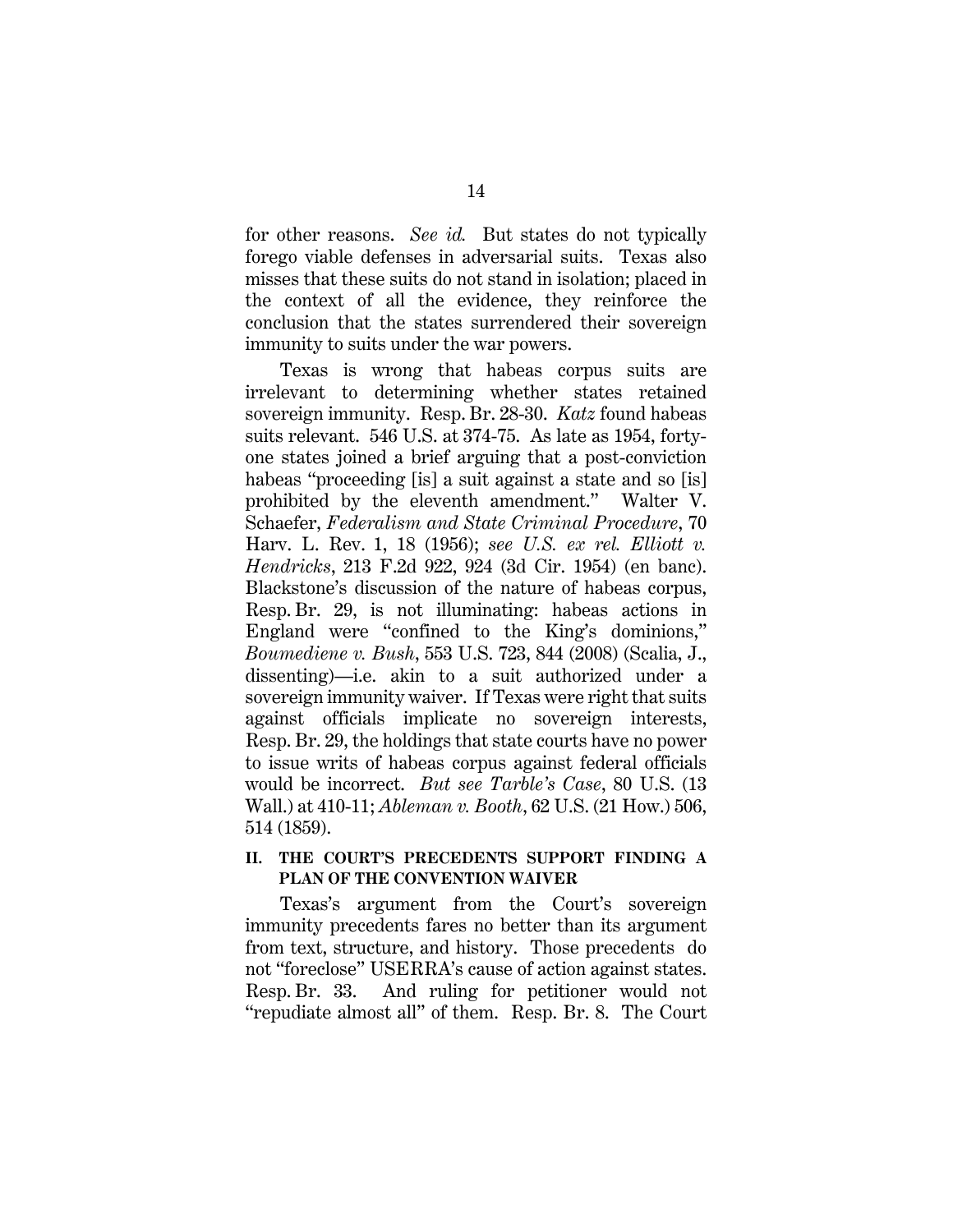has never considered or even discussed whether Congress has the power to authorize suits against nonconsenting states pursuant to its war powers. The war powers are *sui generis* and fundamentally different from any of the federal government's other powers. It would not be strange to hold that the war powers may be used in ways other powers cannot be. What would be strange is if the Court's precedents allowed suits under the eminent domain and bankruptcy powers but not the war powers.

**A.** Both *Katz* and *PennEast* confirm the plan of the convention waiver here, and both refute Texas's theory, Resp. Br. 34, that no person can sue a state under any legislation enacted pursuant to Article I, *see* Pet. Br. 37- 40.

**1.** Like the bankruptcy power in *Katz*, the war powers require complete federal exclusivity and uniformity, and their full vindication requires authorizing "ancillary" suits against states. Pet. Br. 37-38. Just like bankruptcy would be ineffectual if judgments lacked global effect, the war powers, including the power to raise an army, would be ineffectual if states could thwart Congress's efforts by firing servicemembers.

Texas reads *Katz* as addressing only "judicial control over certain *property*," but that is plainly wrong. Resp. Br. 36. As Virginia argued, "the basis for jurisdiction in this case is *in personam*, not *in rem*." *Katz* Pet. Br. 31 n.36. Texas, as an *amicus*, agreed: "this case is an action *in personam*, and not *in rem*." *Katz* States' Br. 18. The "*in personam* process" was why the Court found it necessary to address immunity at all; if the case were solely about a *res*, the suit would not have "interfere[d] with state sovereignty" under this Court's precedent. *Katz*, 546 U.S. at 370, 372; *see United States v. Bright*, 24 F. Cas. 1232, 1236 (C.C.D. Pa. 1809) (No. 14,647) (finding no need to evaluate immunity because case involved only "the property in dispute"); *see also*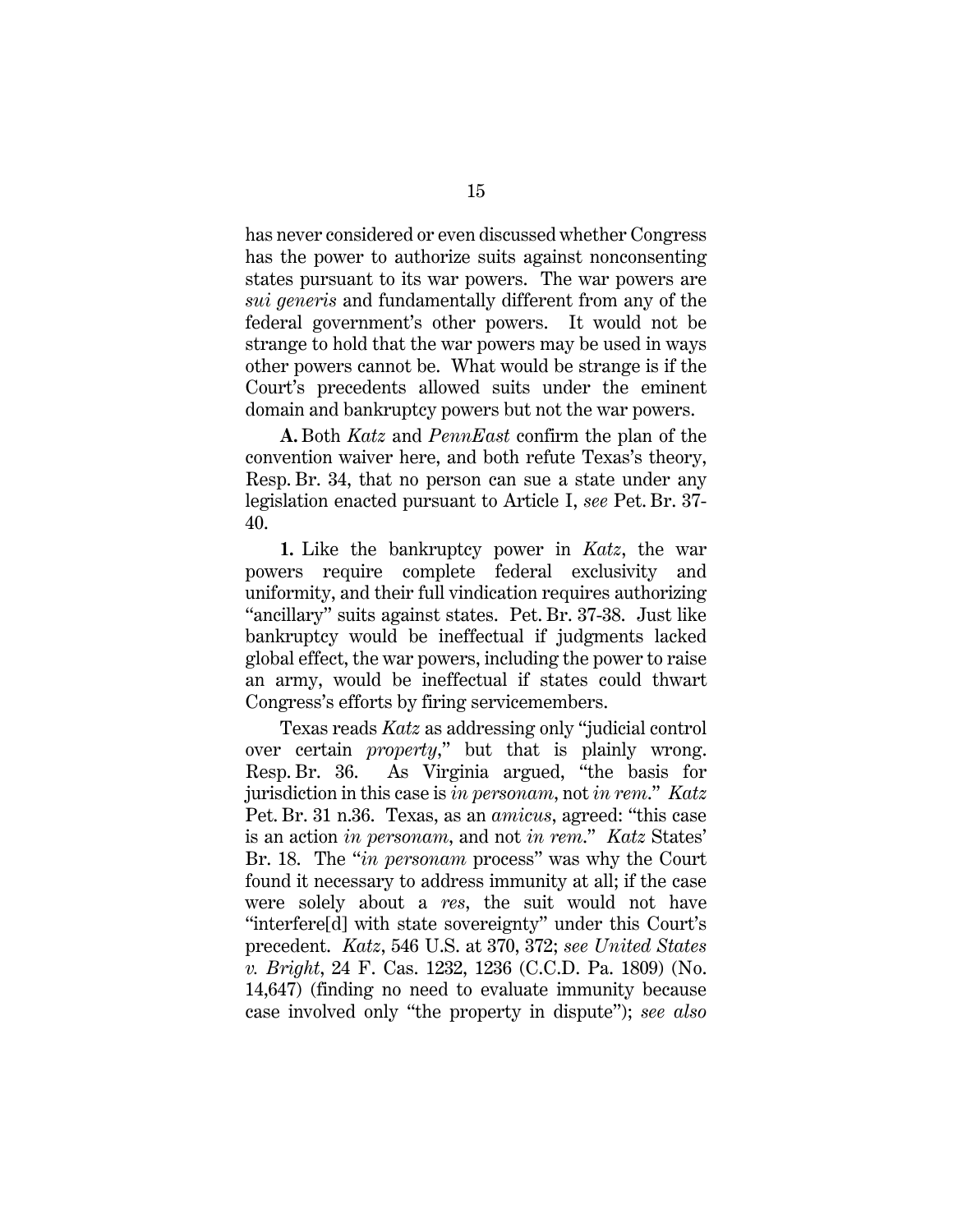*Tennessee Student Assistance Corp. v. Hood*, 541 U.S. 440, 450 (2004) (similar). Just as *in personam* actions are ancillary to *in rem* actions in bankruptcy, USERRA suits are ancillary to warmaking. Pet. Br. 38; *see also* Bipartisan Members of Congress Amicus Br. 5.

**2.** *PennEast*, like *Katz*, confirms that for certain federal powers where complete exclusivity over the entire field is crucial, states ceded their sovereign immunity "in the 'plan of the Convention,'" even in suits filed by "private parties." 141 S. Ct. at 2258, 2260; *see* Pet. Br. 38- 40. With the war powers, as with eminent domain, a "postulate of the Constitution [is] that the government of the United States is invested with full and complete power to execute and carry out its purposes." *Id.* at 2259; *see id.* at 2263 (power is "complete in itself").<sup>7</sup> That is true even if there is "historical absence of private [war-powers] suits." *Id.* at 2261.

*PennEast* also disproves Texas's theory that plan-ofthe-convention waivers are possible only for "inherently judicial" powers. Resp. Br. 40. This Court explained that eminent domain "can be exercised either through the initiation of legal proceedings or simply by taking possession up front." *PennEast*, 141 S. Ct. at 2251. It

<sup>7</sup> Texas is incorrect that the provision of Article I, Section 8 dealing with jurisdiction over acquired property "forbids Congress from building a military base by condemning a State's land without the 'Consent of [its] Legislature.'" Resp. Br. 41. State consent is not a prerequisite to condemnation of state land or construction of military bases (or any other federal building) on that land; consent has significance only in deciding whether a state may enforce its own generally applicable laws on that federal property. *See United States v. State Tax Comm'n of Miss.*, 412 U.S. 363, 371-73 (1973) ("the tracts of land upon which Keesler Air Force Base and the Naval Construction Battalion Center" were "acquired … by condemnation between 1941 and 1950"; question of Mississippi's consent was relevant only to its "application of [a] [liquor] markup regulation to the two bases").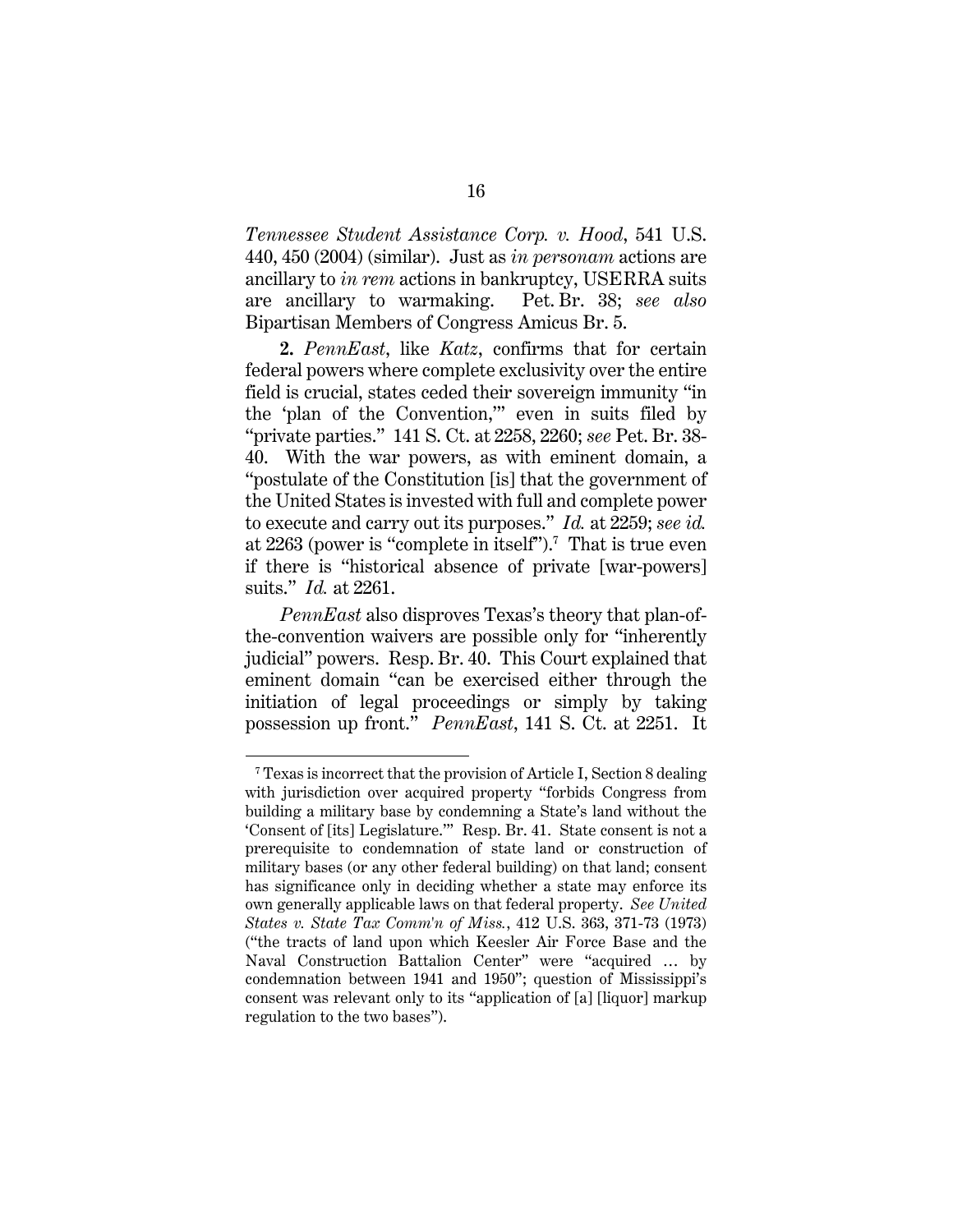recognized that litigation is more "peacabl[e]" than invasion, Resp. Br. 40, but that only supports the analogy to the war powers. Allowing servicemembers to redress discrimination in court can avoid the need for more drastic measures involving direct federal control that could become necessary if a state were to systematically discriminate against servicemembers.

Nor did *PennEast* rest on the need for "resolution of all claims against the same property," Resp. Br. 40; its categorical holding that "[s]tates consented at the founding to the exercise of the federal eminent domain power, whether by public officials or private delegates," applies equally to suits against a single state party as it does to suits involving many stakeholders. 141 S. Ct. at 2263.

Finally, Texas's notion, Resp. Br. 41, that eminent domain's "incursion on State sovereignty" is unusually "limited" appears nowhere in this Court's decisions, and certainly was not shared by New Jersey, which, like Texas here, argued that eminent-domain suits "subject[] a State to the coercive process of judicial tribunals at the instance of private parties." *PennEast* NJ Br. 23; *compare* Resp. Br. 43 ("Congress has subjected an unwilling State to a coercive judicial process" (cleaned up)); *see also PennEast*, 141 S. Ct. at 2270 (Barrett, J., dissenting) ("PennEast has haled a State into court to defend itself in an adversary proceeding about a forced sale of property."). The Court allowed the suit not because it disagreed about the *degree* of incursion, but rather because "the States consented at the founding" to *any* incursion within the sphere of federal eminent domain. *Id.* at 2263 (majority opinion).

**B.** Nor do *Seminole Tribe of Fla. v. Florida*, 517 U.S. 44 (1996), *Coll. Sav. Bank v. Fla. Prepaid Postsecondary Educ. Expense Board*, 527 U.S. 666 (1999), or *Allen v. Cooper*, 140 S. Ct. 994 (2020) preclude a plan of the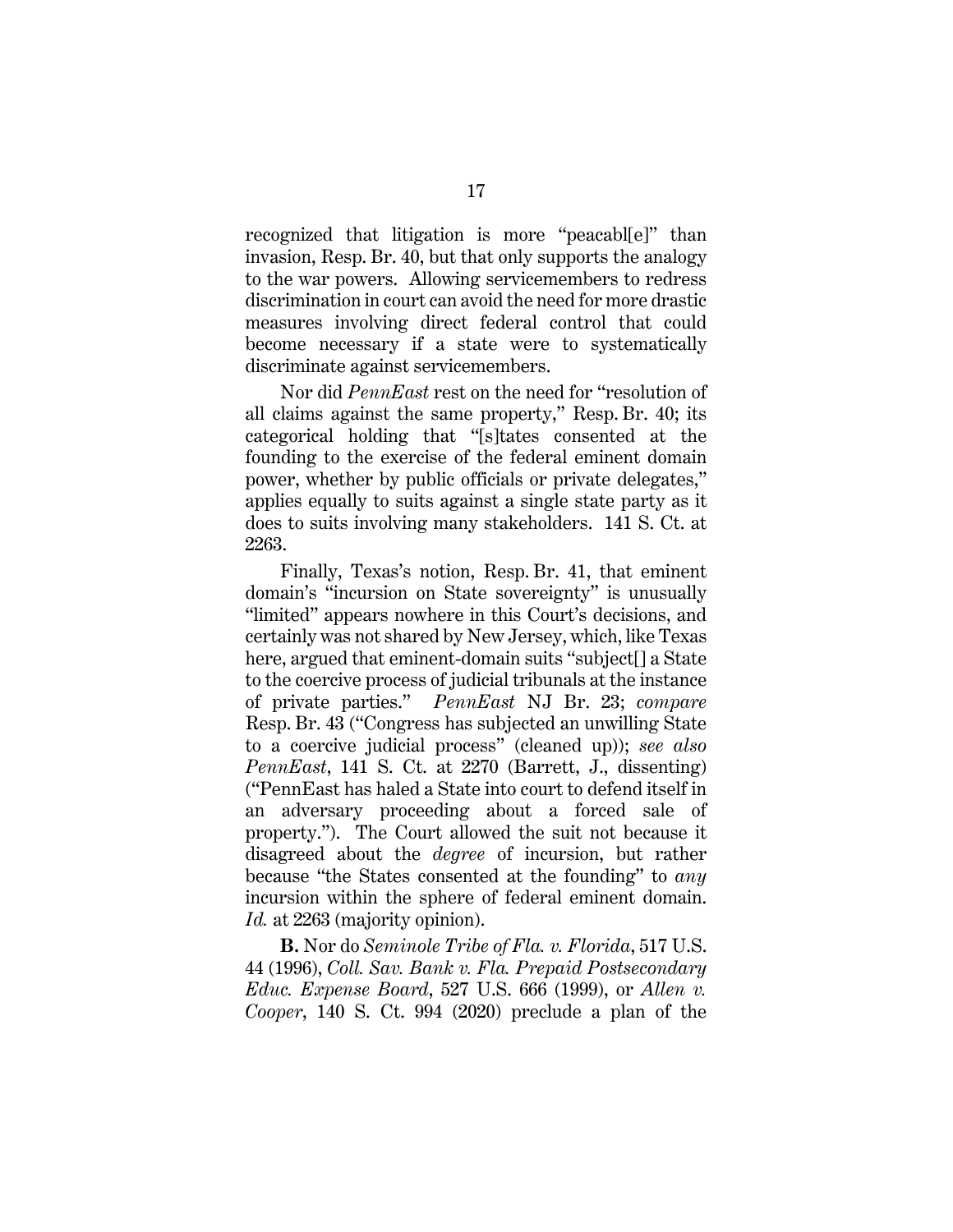convention waiver. Each held that a particular Article I legislative power (over Indian commerce, patents, and copyrights, respectively) did not also provide Congress a corresponding power of "abrogation," i.e., the power to enact laws "to remove the States' immunity." *Allen*, 140 S. Ct. at 1001 (describing *Florida Prepaid*). None dealt with the war powers, and *Katz* rejected Texas's understanding of these cases as covering all of Article I, explaining that any "assumption" that the holding in *Seminole Tribe* would apply equally to all Article I powers was "dicta" that courts are "not bound" to follow. 546 U.S. at 363. Indeed, none of these cases even dealt with the plan of the convention test at all. Pet. Br. 40. *Allen* specifically distinguished situations where "no congressional abrogation [i]s needed because the States had already 'agreed in the plan of the Convention not to assert any sovereign immunity defense.'" 140 S. Ct. at 1003 (describing *Katz*); *see PennEast*, 141 S. Ct. at 2259 ("congressional abrogation is not the only means of subjecting States to suit"). The premise of this case is that states ceded sovereign immunity in the plan of the convention with respect to the war powers. *See* U.S. Br. 11.

And as petitioner's opening brief made clear, what differentiates the war powers from other Article I powers is not "exclusiv[ity]" in the narrow sense Texas suggests. Resp. Br. 34-35. The war powers, unlike the commerce powers, do not merely "displace contrary state laws" (*id.* at 35), but instead explicitly and categorically divest states of power to act in the realm of war powers at all. Pet. Br. 22-23. And they do so not out of a general "policy of uniformity" like that animating the commerce powers, Resp. Br. 35, but because any exercise of any warmaking power by a state government inherently threatens the existence of a federal sovereign. Pet. Br. 23-26. Texas cannot go to war or make peace or raise armies or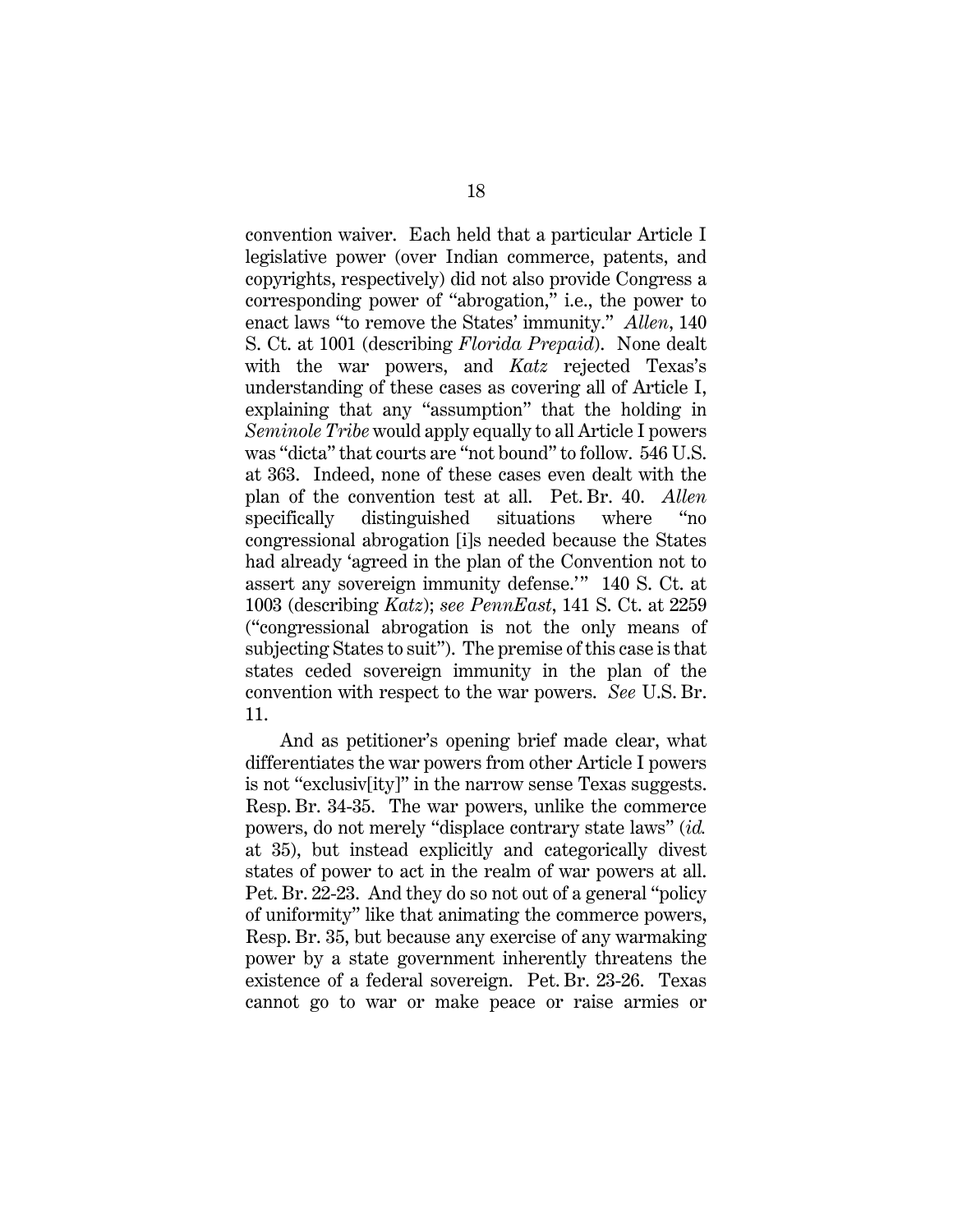maintain a Navy because, if it could, "the union could never be secure of peace." 1 William Blackstone, Commentaries 271 (St. George Tucker ed. 1803). Even residual or intrastate warmaking authority would "utterly destroy" the federal powers. *Tarble's Case*, 80 U.S. (13 Wall.) at 408. Other Article I powers are fundamentally different—like the Intellectual Property Clause, which authorizes states to regulate "writings" and "discoveries" unless Congress preempts their efforts (a point to which Texas does not respond). Pet. Br. 23. Or the Commerce Clause, which has spawned complex doctrines used to assess discriminatory effects and economic burdens in order to balance state and federal power over commerce, which is undisputedly "concurrent." *Id*. There is no balancing when it comes to declaring war or raising armies; the constitution completely divests states of power in this sphere.

Finally, Texas is incorrect that a plan of the convention waiver here would mean a waiver for *all* Article I powers whenever "used to further nationalsecurity ends." Resp. Br. 36. Texas does not dispute that USERRA is a valid exercise of the legislative powers that this Court repeatedly has referred to as the war powers, *see* Art. I, § 8, cls. 1, 10-16, 18, including its power "[t]o raise and support Armies," *id.* cl. 12. Unlike other Article I powers, *every* valid exercise of these specific powers implicates the unique field of warmaking.

#### **III. TEXAS'S "STATE LAW IMMUNITY" ARGUMENT FAILS**

Texas's "state-law immunity" argument fails. Resp. Br. 8. Texas affirmatively conceded this argument below, arguing that even though Texas had not "waive[d] its [purported state-law] sovereign immunity," a "valid abrogation by Congress of the State's sovereign immunity for a USERRA claim would permit Torres's lawsuit against DPS for damages." Texas C.A. Br. 2-3, 9, 2018 WL 561781. Moreover, Texas's state-law immunity does not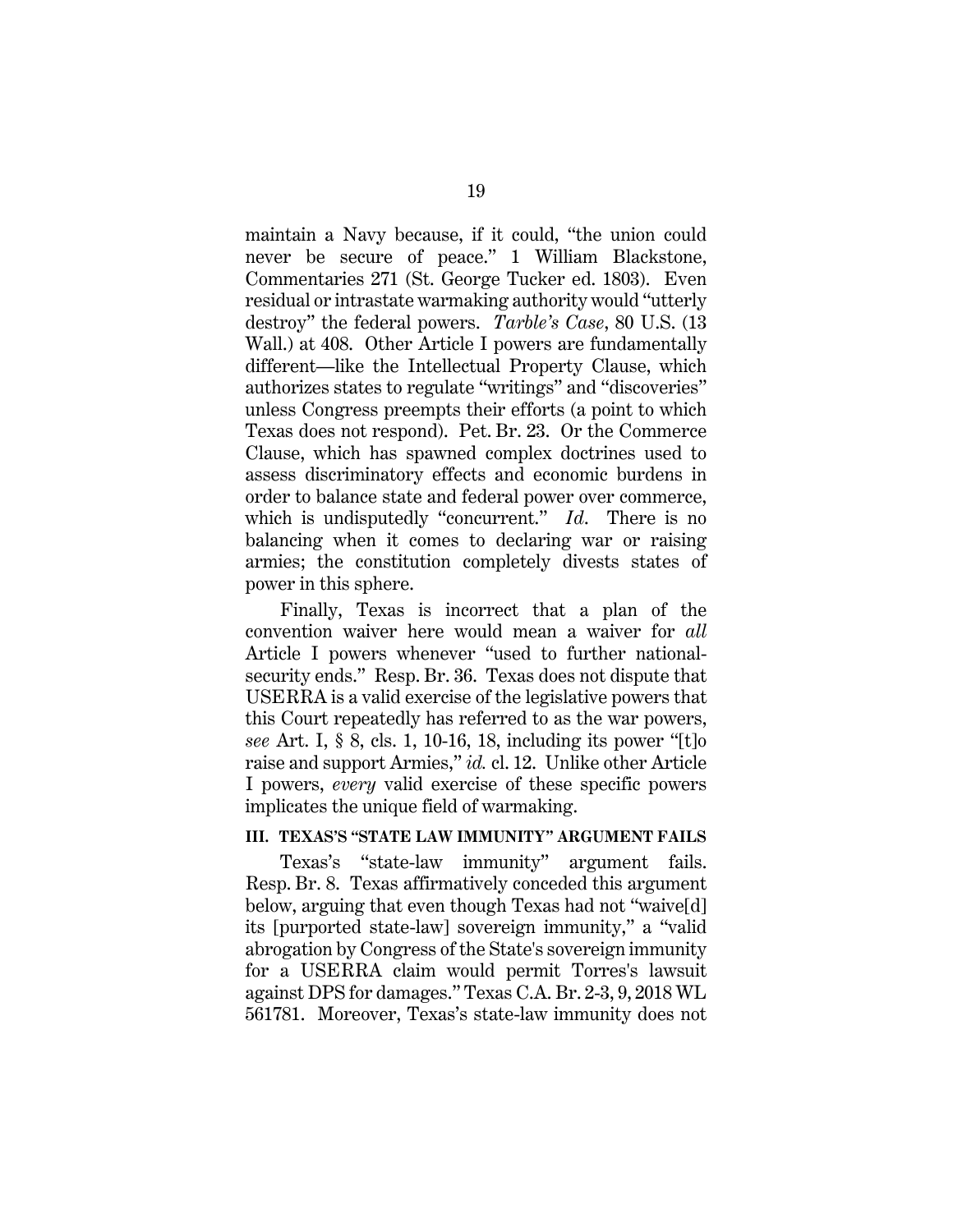apply to federal causes of action as a matter of Texas law, and it would be preempted if it did.

The immunity Texas asserts does not apply to federal causes of action. Texas's state-law immunity precludes nonconsensual suits against Texas under Texas law. *Wasson Interests, Ltd. v. City of Jacksonville*, 489 S.W.3d 427, 431-33 (Tex. 2016). But this immunity has never been recognized to apply to a federal cause of action and Texas still has not identified a case where it has been. *See* Cert. Reply Br. 10 (also noting Texas's failure to cite such a case).

Even if it applied, Texas's state-law immunity would be preempted. A state cannot assert a state-law sovereign immunity rule that acts as a state-law defense to a federal law. *Haywood v. Drown*, 556 U.S. 729, 735-36 n.5 (2009); *id.* at 763 (Thomas, J., dissenting); *Howlett ex rel. Howlett v. Rose*, 496 U.S. 356, 375-77 (1990); *Martinez v. California*, 444 U.S. 277, 284 (1980). Texas claims that its immunity defense is valid under the Court's cases holding that neutral state rules about where and how to bring suits do not offend the Supremacy Clause. Resp. Br. 45. But this asserted immunity is not a rule about where and how to sue. Texas seeks to assert state law immunity against petitioner's claim not to channel it, but to defeat it. That violates the Supremacy Clause. *See Howlett*, 496 U.S. at 372, 375-77*.*